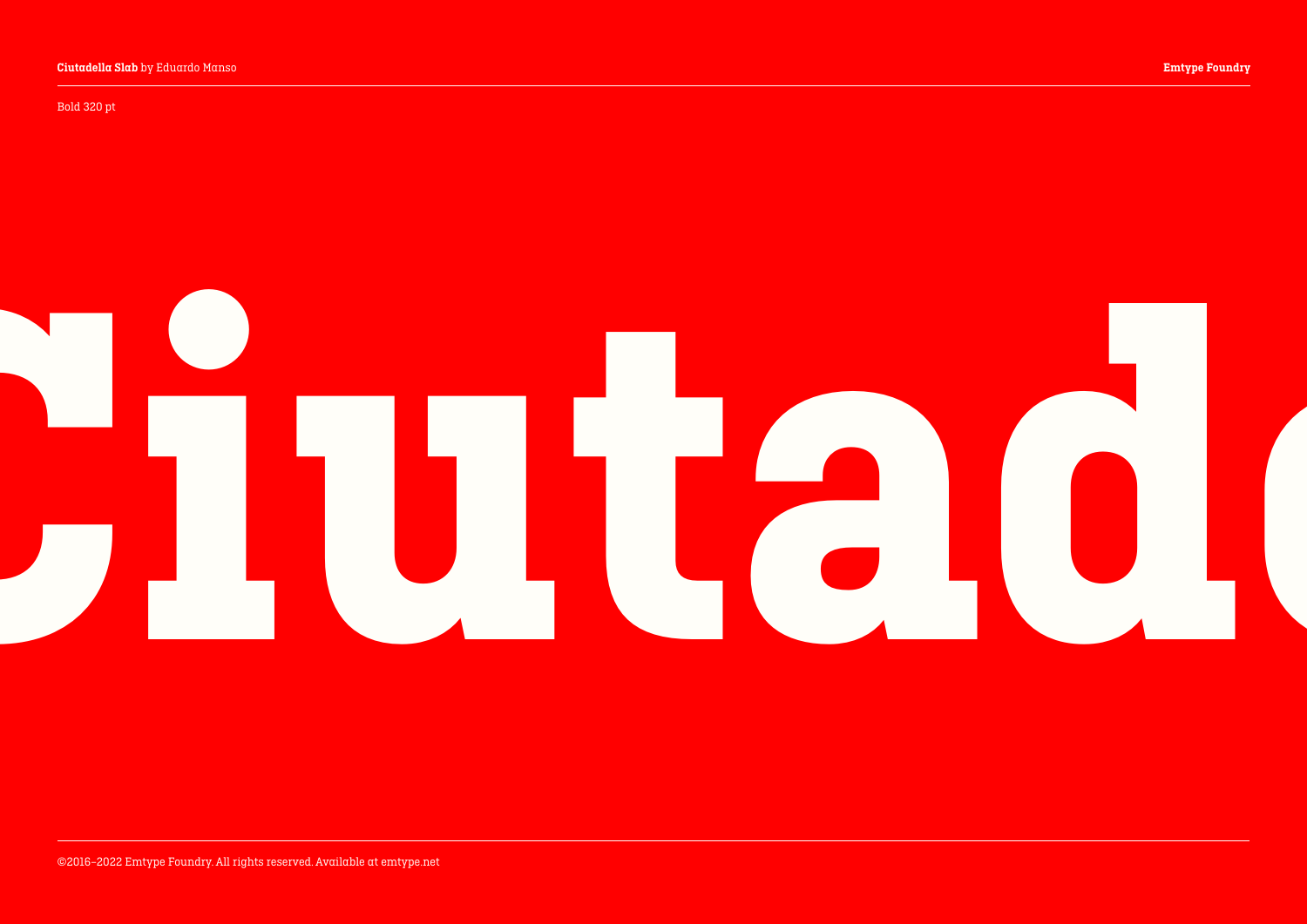Basic character set Medium 75 pt

## ABCDEFGHIJKLMN OPQRSTUVWXYZ abcdefghijklmn opqrstuvwxyz 0123456789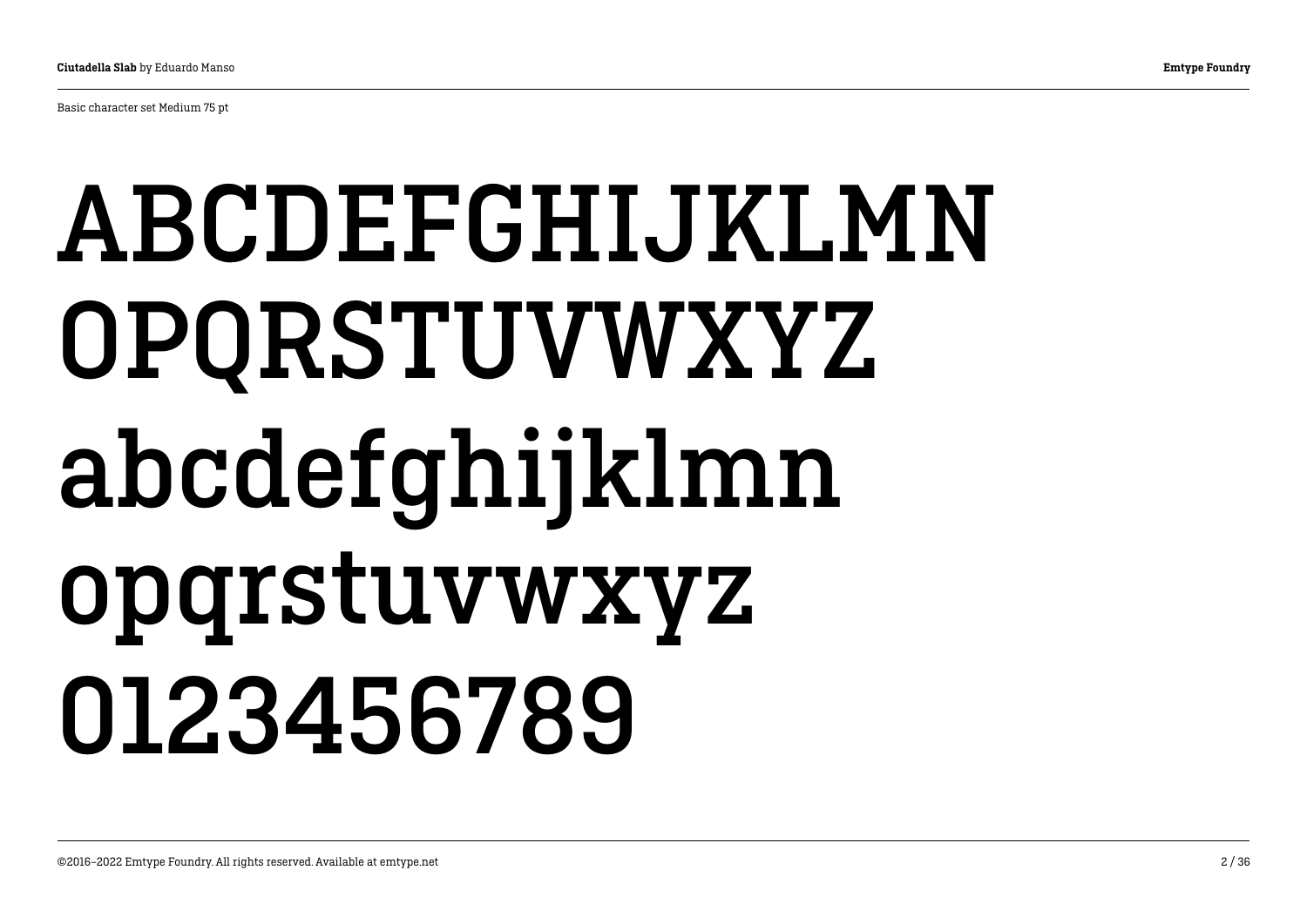#### Styles 40 pt

Light Regular Medium SemiBold Bold

*Light Italic Regular Italic Medium Italic SemiBold* Italic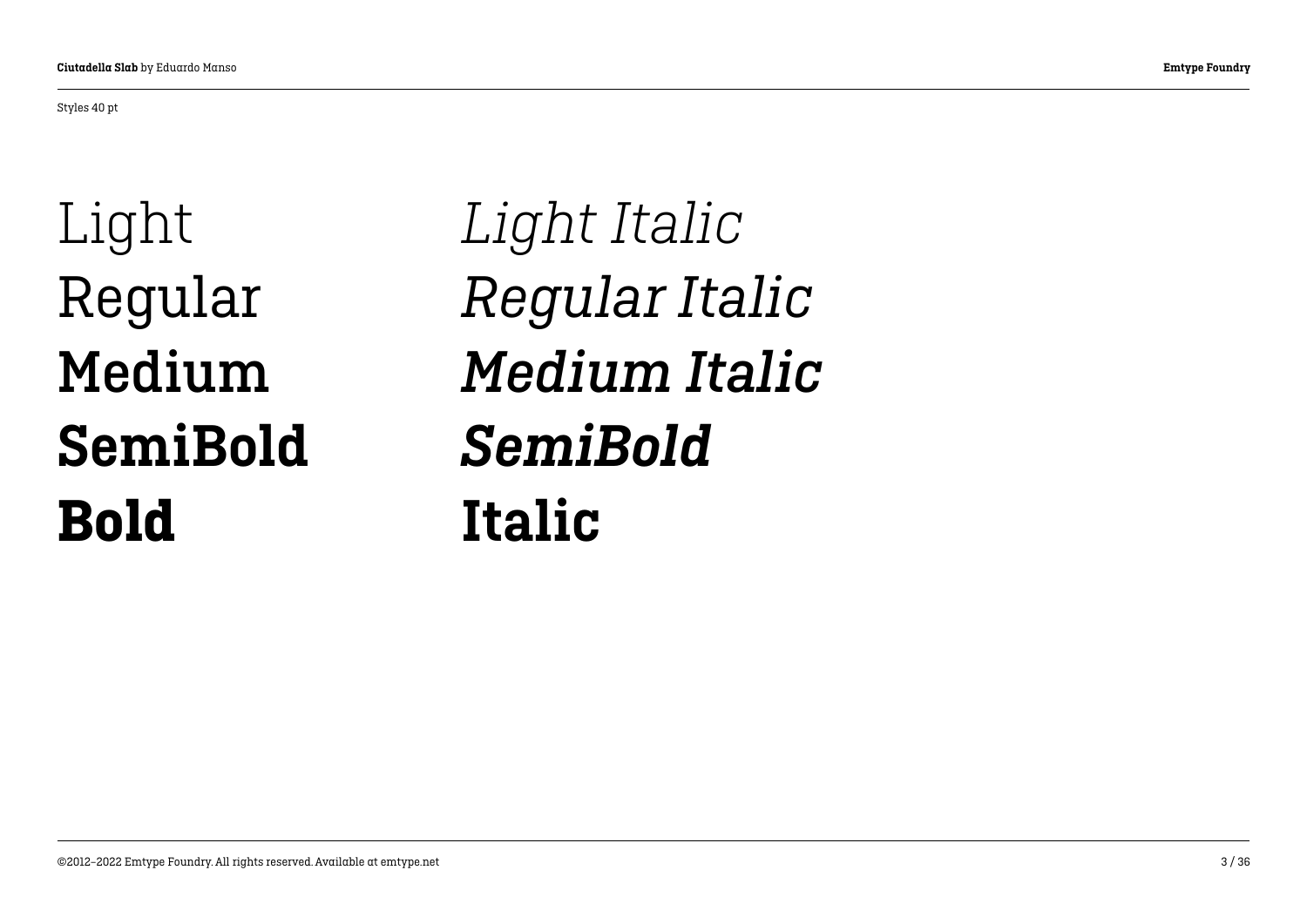Regular 600 pt

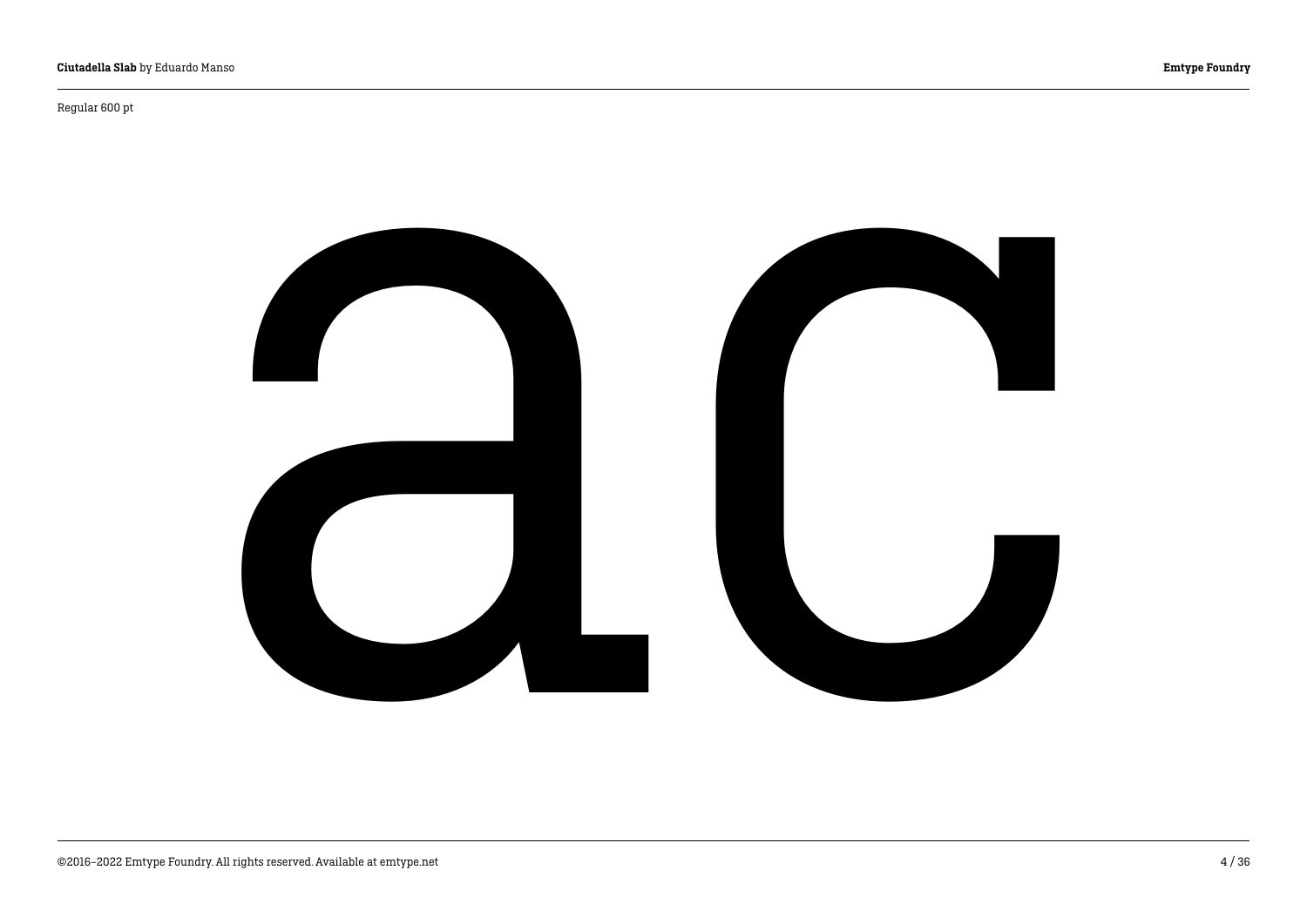SemiBold 420 pt

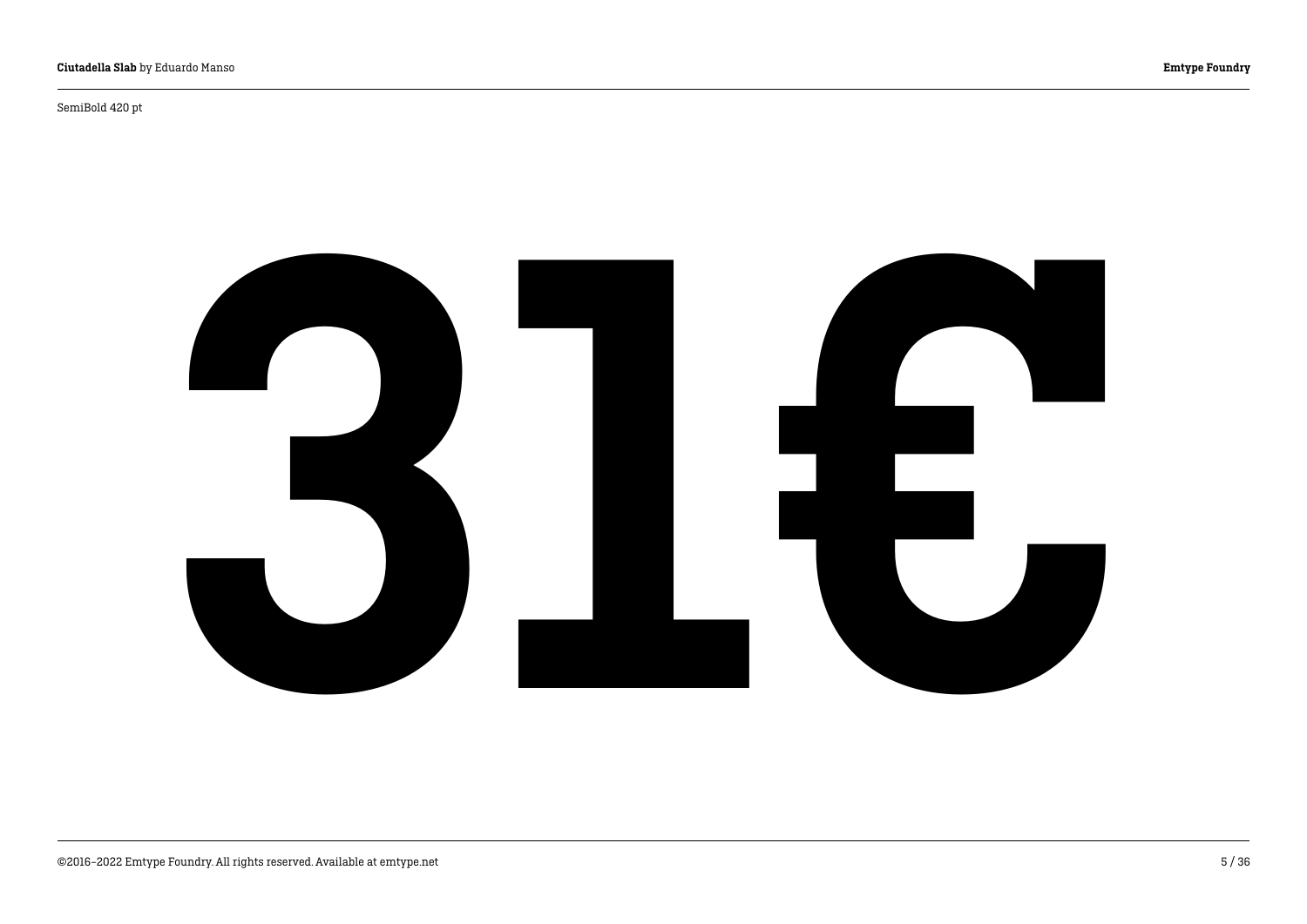Medium 350 pt

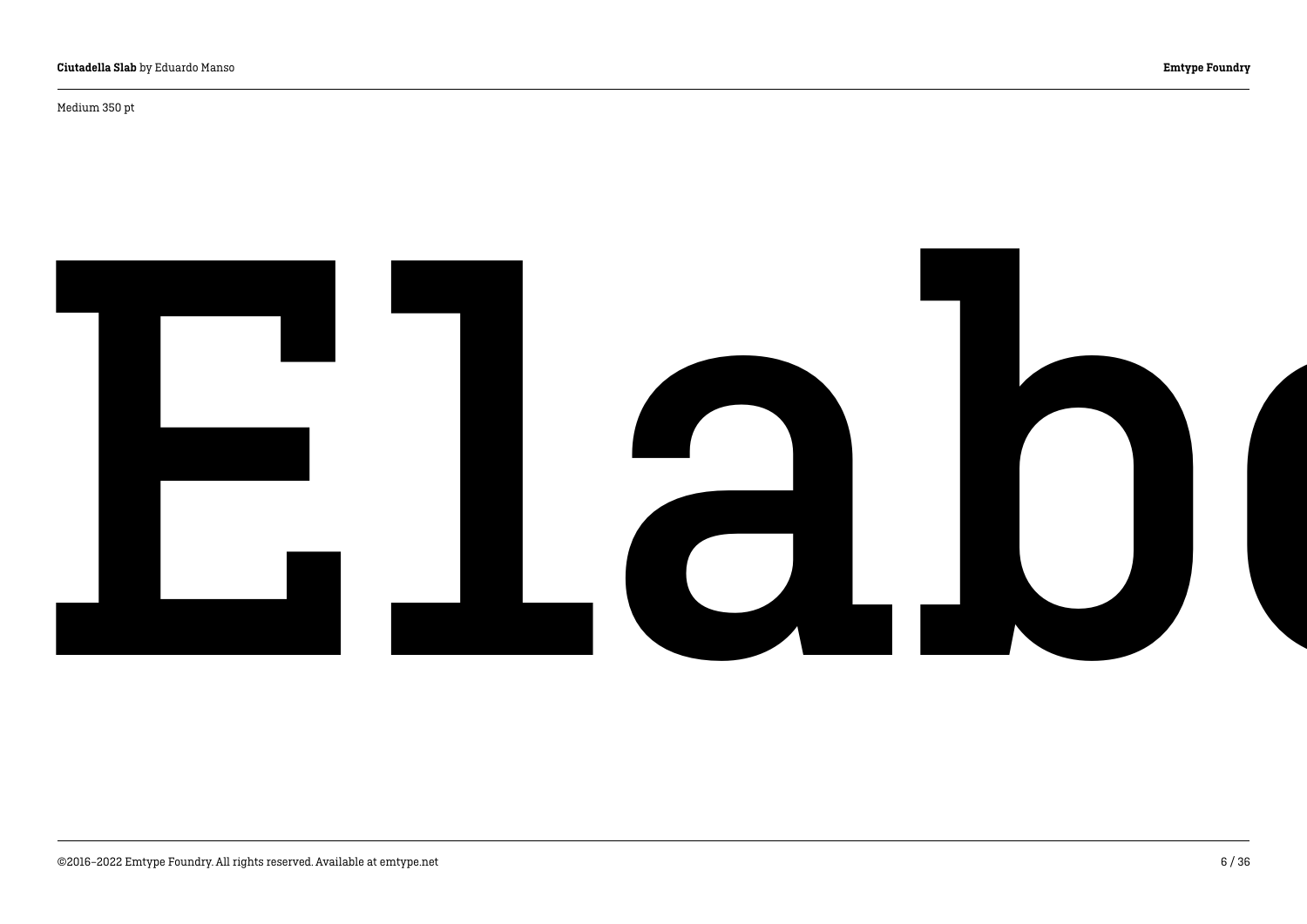Light 190 pt

# KERNING

SemiBold Italic 190 pt

# *COUNCIL*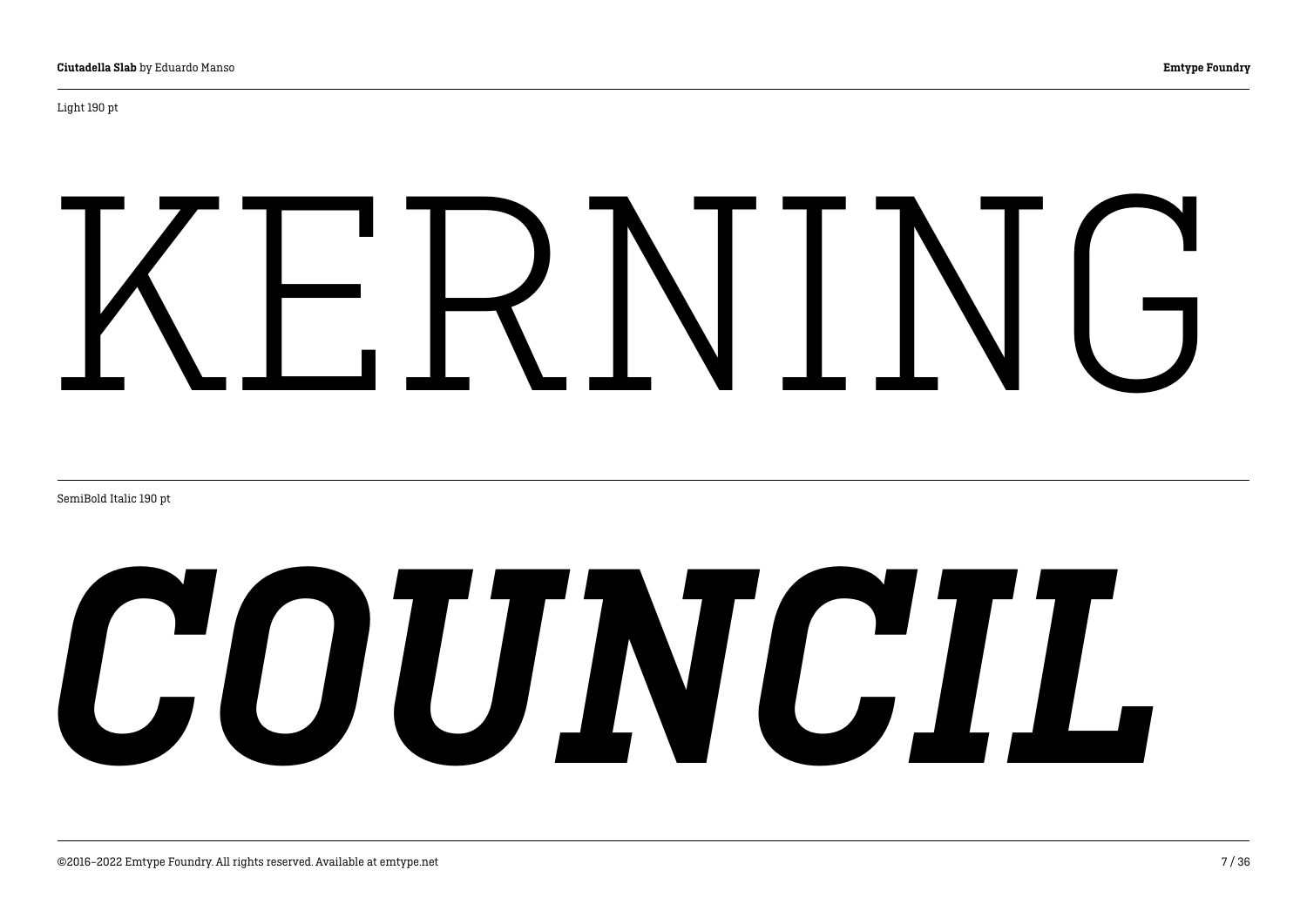# Modulars

Regular Italic 190 pt

# *Establish*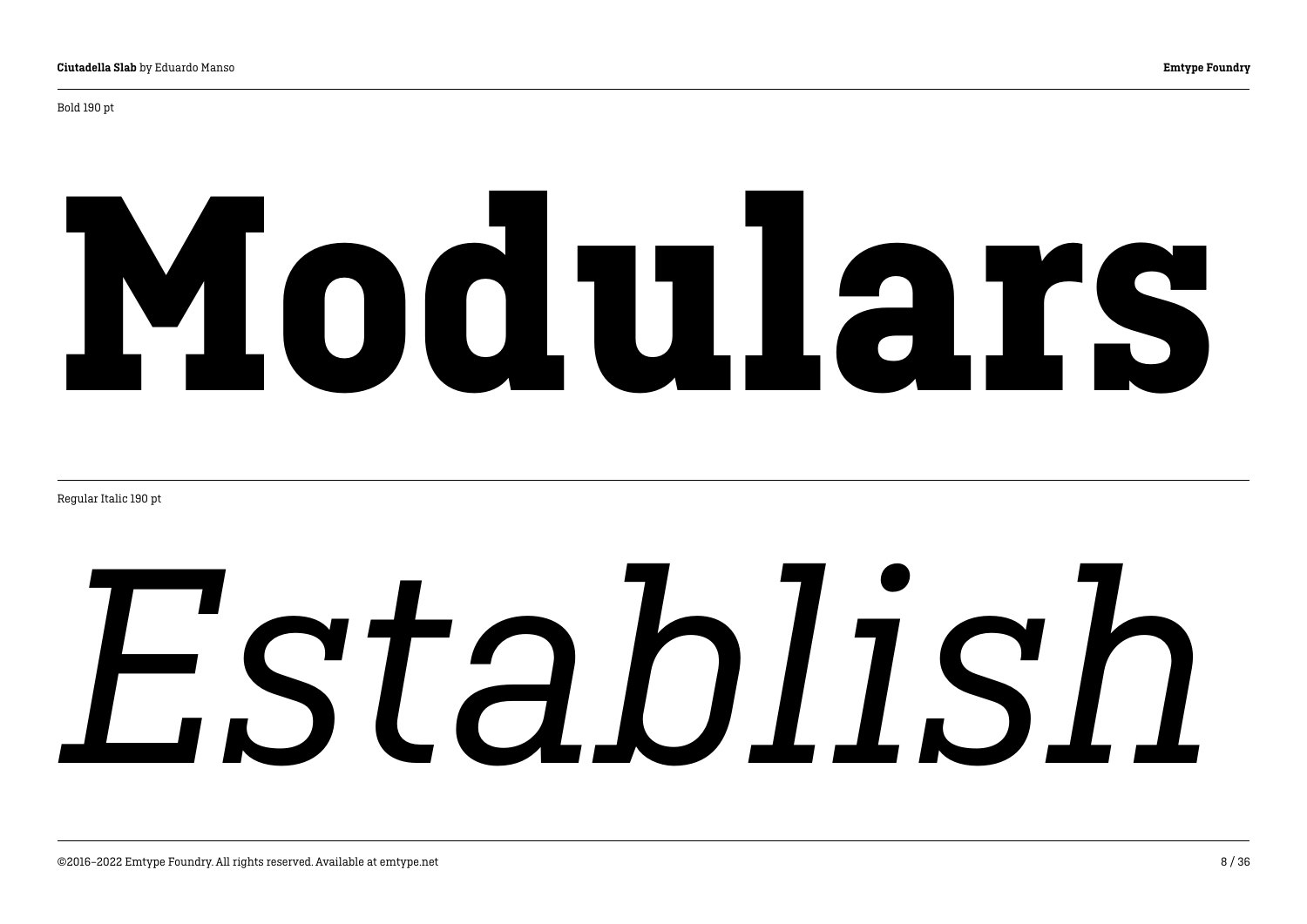Regular 68 pt with alternate 'a'

## Greenbacks were paper currency printed in green on the back issued by the United States during the American Civil War.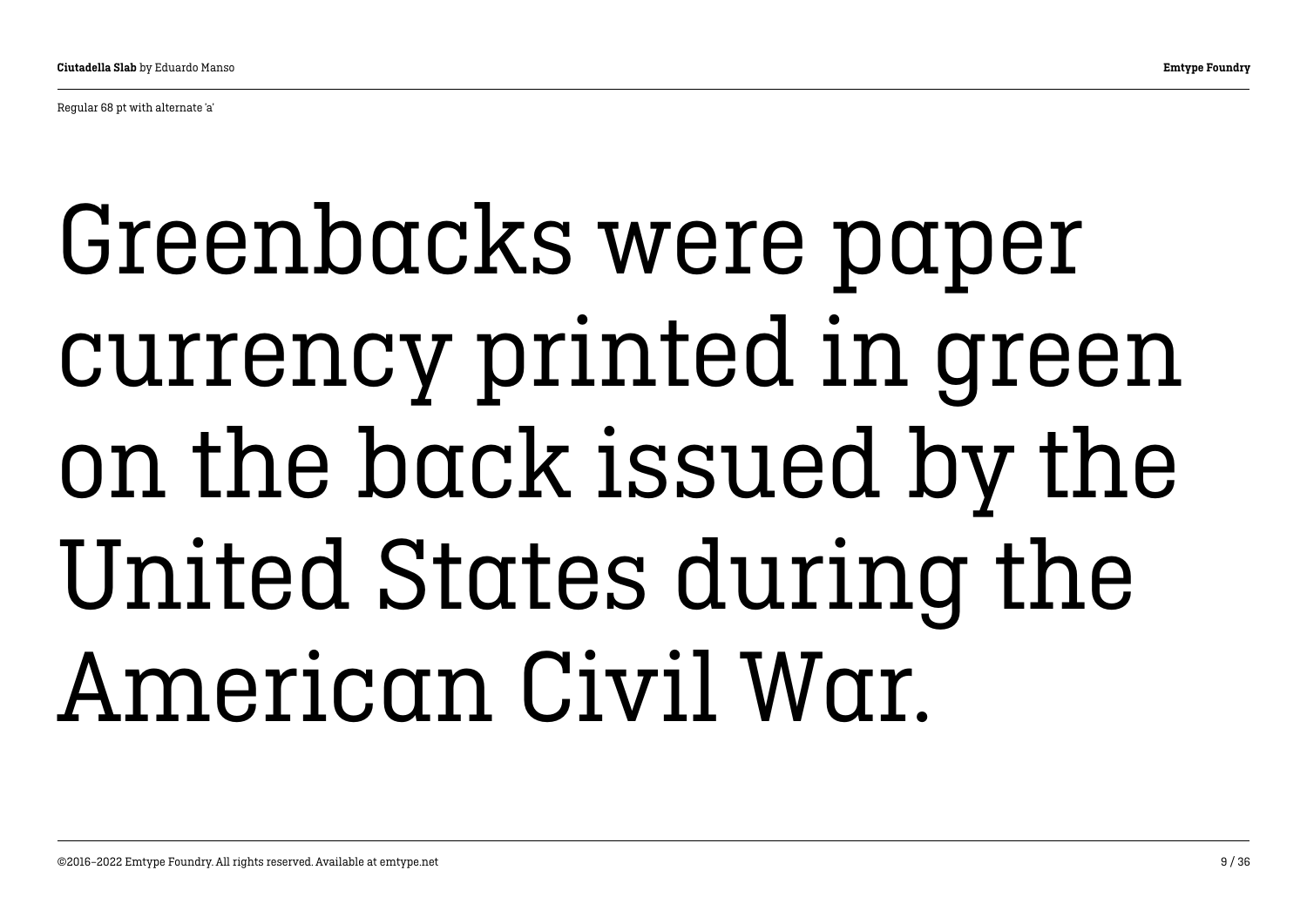Medium Italic 34 pt

*Ancient Egypt was a civilization of ancient Africa, concentrated along the lower reaches of the Nile River, situated in the place that is now the country Egypt. Ancient Egyptian civilization followed prehistoric Egypt and coalesced around 3100 BC according to conventional Egyptian chronology with the political unification of Upper and Lower Egypt under Menes often identified with Narmer. The history of ancient Egypt occurred as a series of stable kingdoms separated by periods.*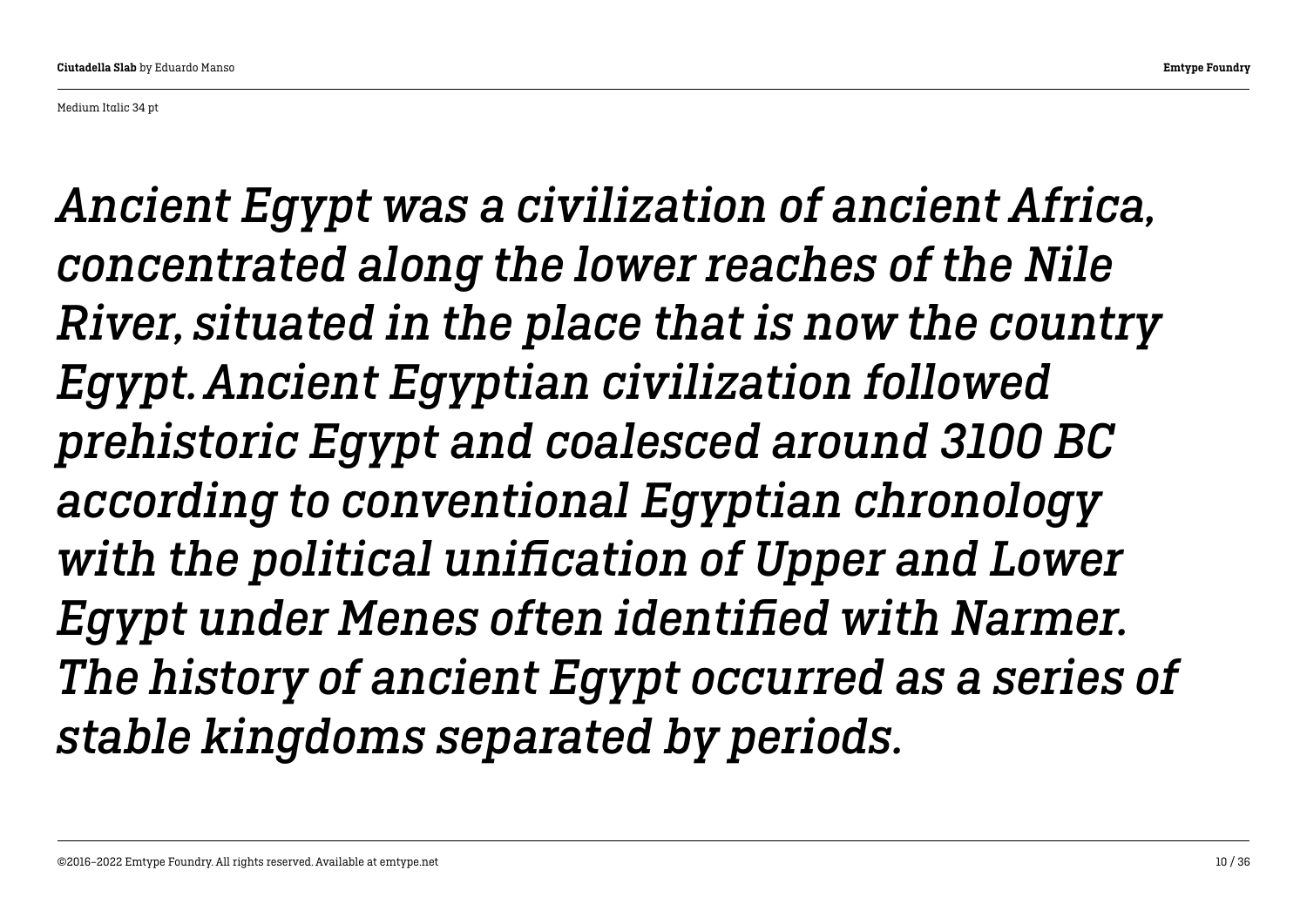Light 70 pt

## Maria Amalia Mercouris

Light Italic 70 pt

## *Jacqueline Olivia Eskesen*

Regular 70 pt

## Ulpiano Sergio Reyes

Regular Italic 70 pt

## *Ines Isabella Sampietro*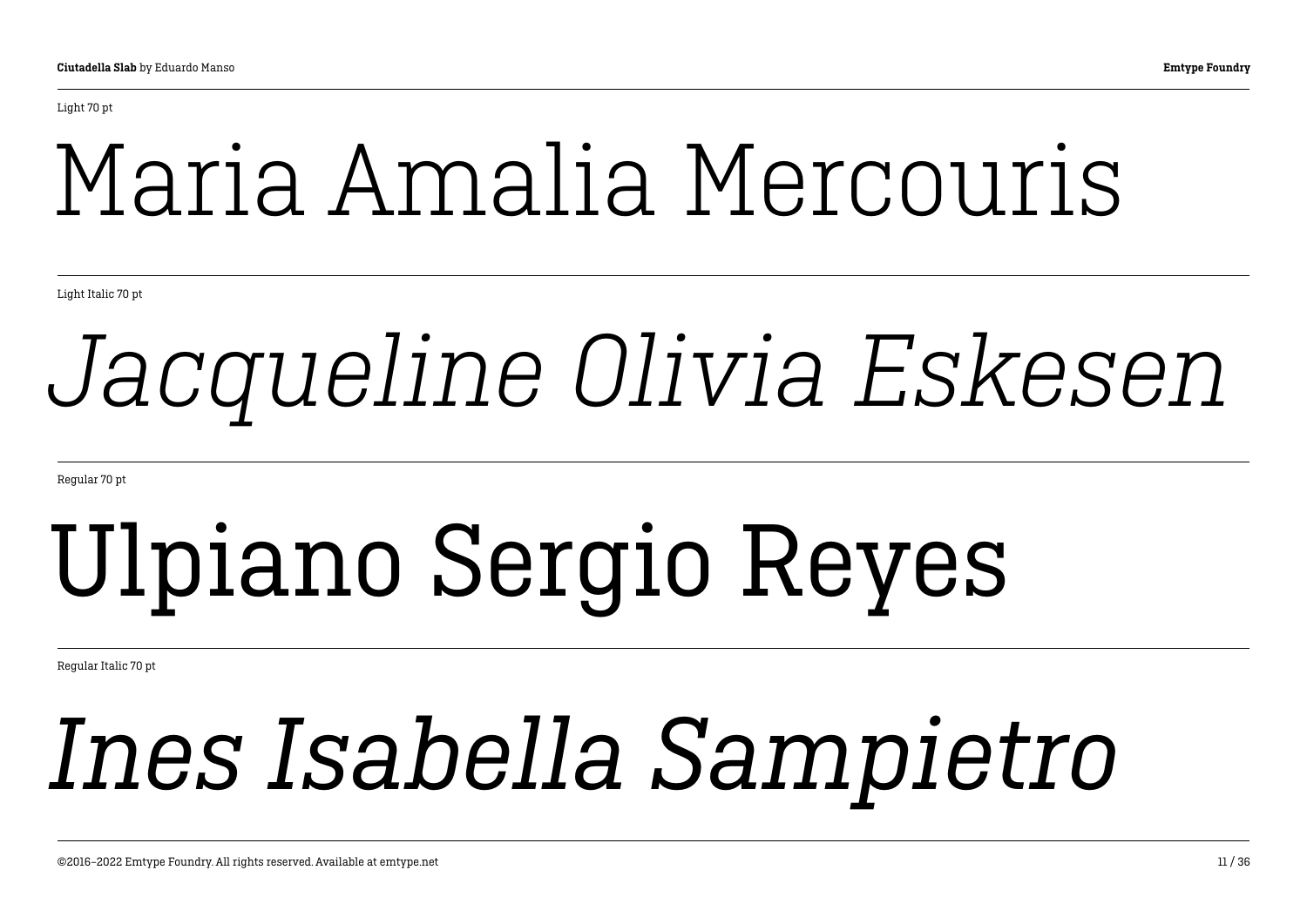Medium 70 pt

## Michael George Campbell

Medium Italic 70 pt

## *Jasmine Mary Joseph*

SemiBold 70 pt

## Roy Timothy McPherson

SemiBold Italic 70 pt

## *Lawrence Boris Simon*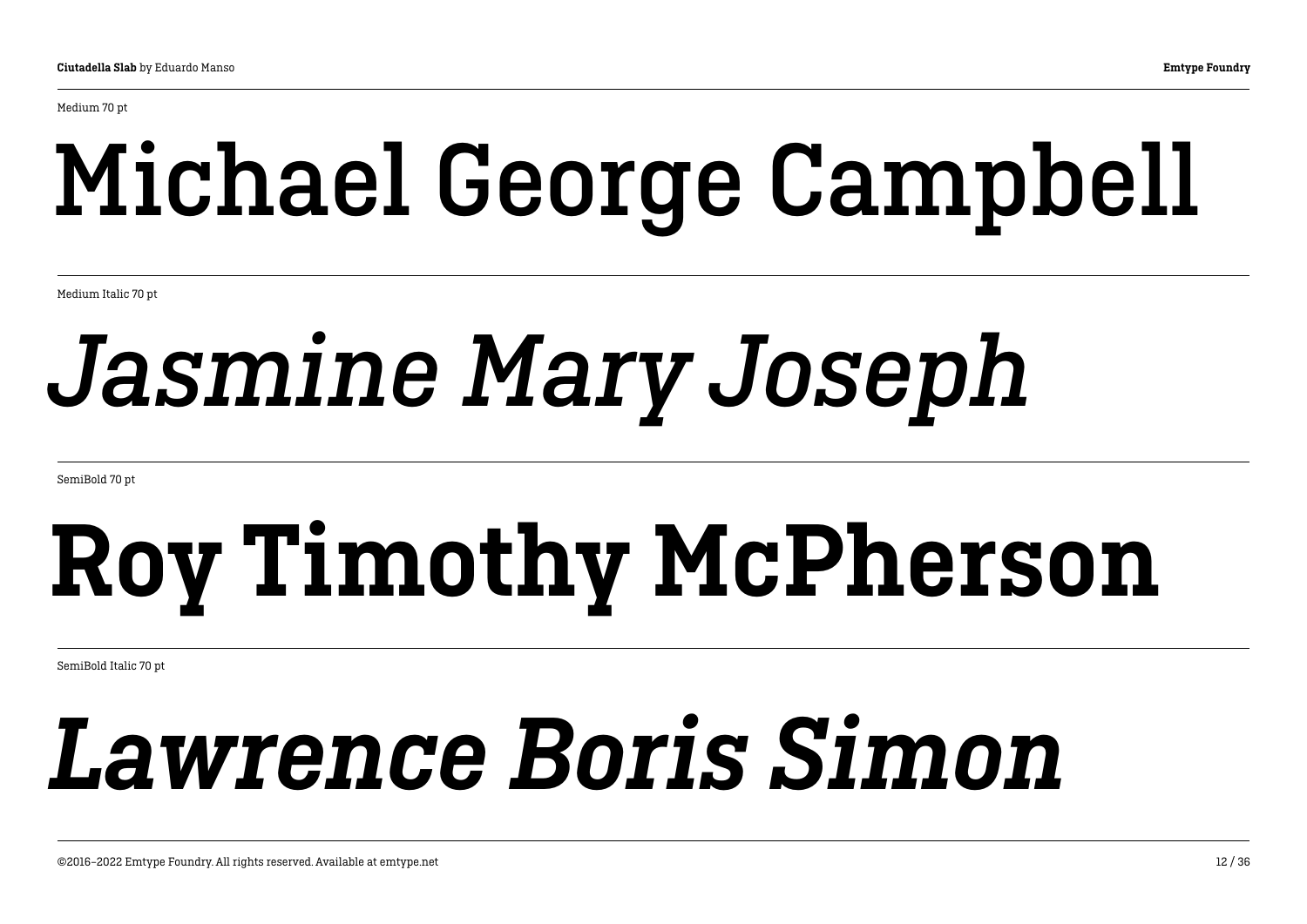Bold 70 pt

## Oscar James Gibson

Bold Italic 70 pt

## *Linda Susan Boreman*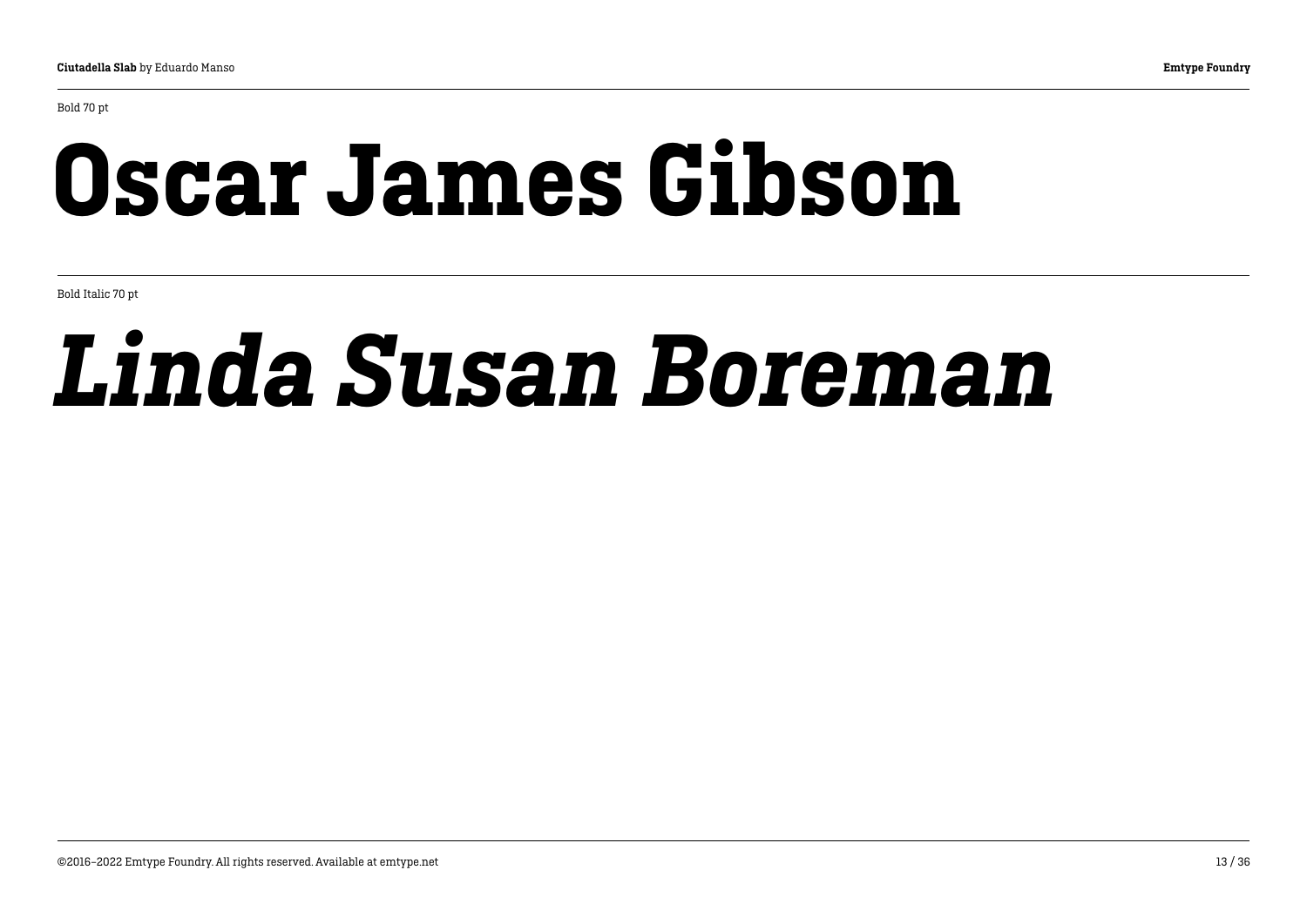# Urbanism

90 pt

# Michael Cacoyannis

48 pt

## TRANSACTIONS TO BE REPORTED Probably the most common method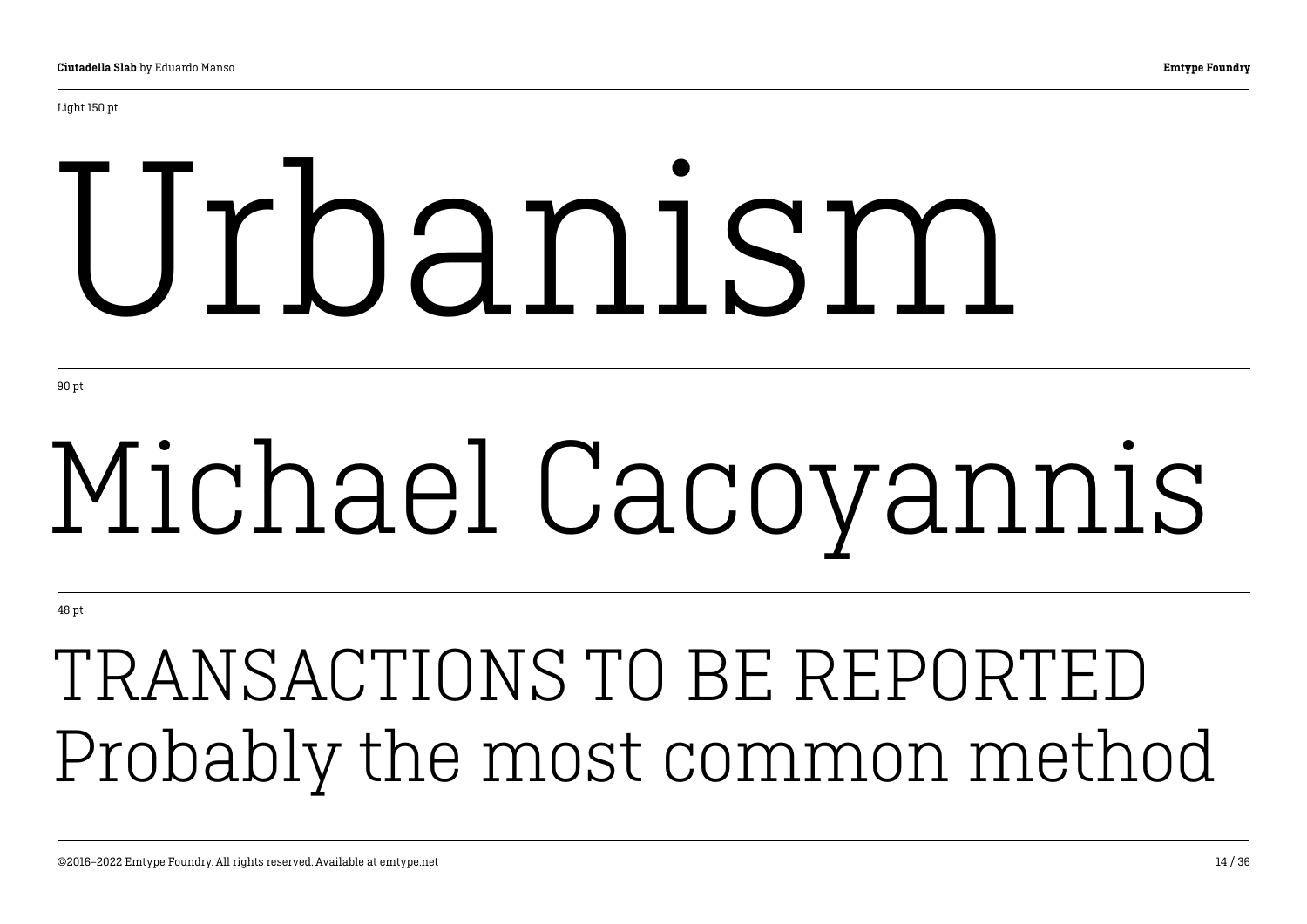### Unprecedented resource She looks like a blogger

### 12 pt

There are thousands of different typefaces in existence, with new ones being developed constantly. The art and craft of designing typefaces is called type design. Designers of typefaces are called type designers and are often employed by type foundries. In desktop publishing, type designers are sometimes also called font developers.

10 pt

There are thousands of different typefaces in existence, with new ones being developed constantly. The art and craft of designing typefaces is called type design. Designers of typefaces are called type designers and are often employed by type foundries. In desktop publishing, type designers are sometimes also called font developers or font designers. Every typeface is a collection of glyphs, each of which represents an individual letter, number, punctuation mark, or other symbol. There are typefaces tailored for special applications.

### 8 pt

There are thousands of different typefaces in existence, with new ones being developed constantly. The art and craft of designing typefaces is called type design. Designers of typefaces are called type designers and are often employed by type foundries. In desktop publishing, type designers are sometimes also called font developers or font designers. Every typeface is a collection of glyphs, each of which represents an individual letter, number, punctuation mark, or other symbol. There are typefaces tailored for special applications, such as cartography, astrology or mathematics. As the range of typeface designs increased and requirements of publishers broadened over the centuries, fonts of specific weight and stylistic variants have led to font families.

30 pt

### MAY EXIST ON EXOPLANET MOONS A mistake that cost \$3,546 a year Types of semiconductor materials

### 20 pt

The 2016 UCI Europe Tour was the twelfth season of the UCI Europe Tour. The 2016 season began on 28 January 2016 with the Trofeo Santanyí-Ses Salines-Campos and ended on 23 October 2016.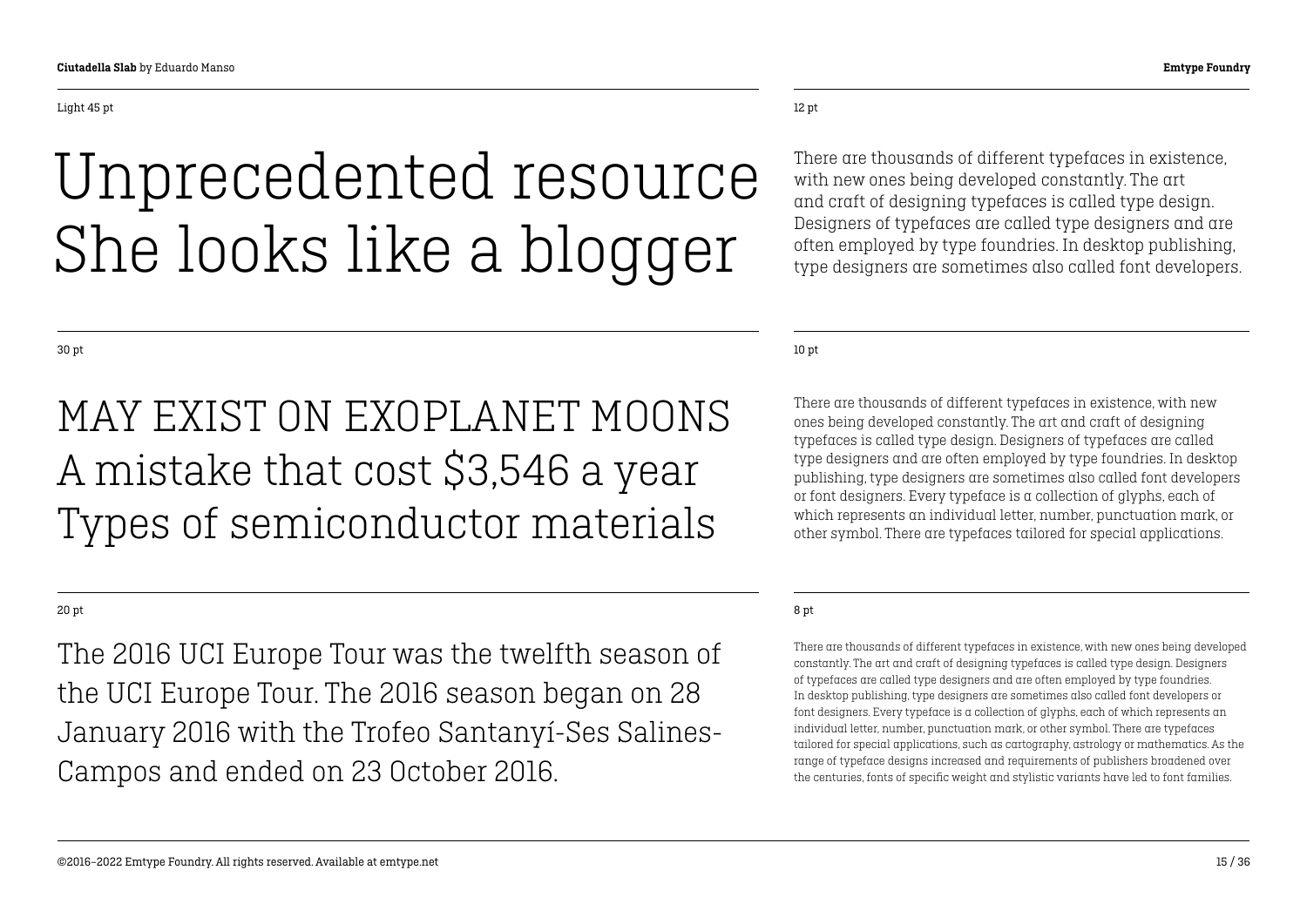# *Monarchism*

# *Jeremy Davidson*

48 pt

*NEED AN ALTERNATIVE APPROACH New technical skills for new people*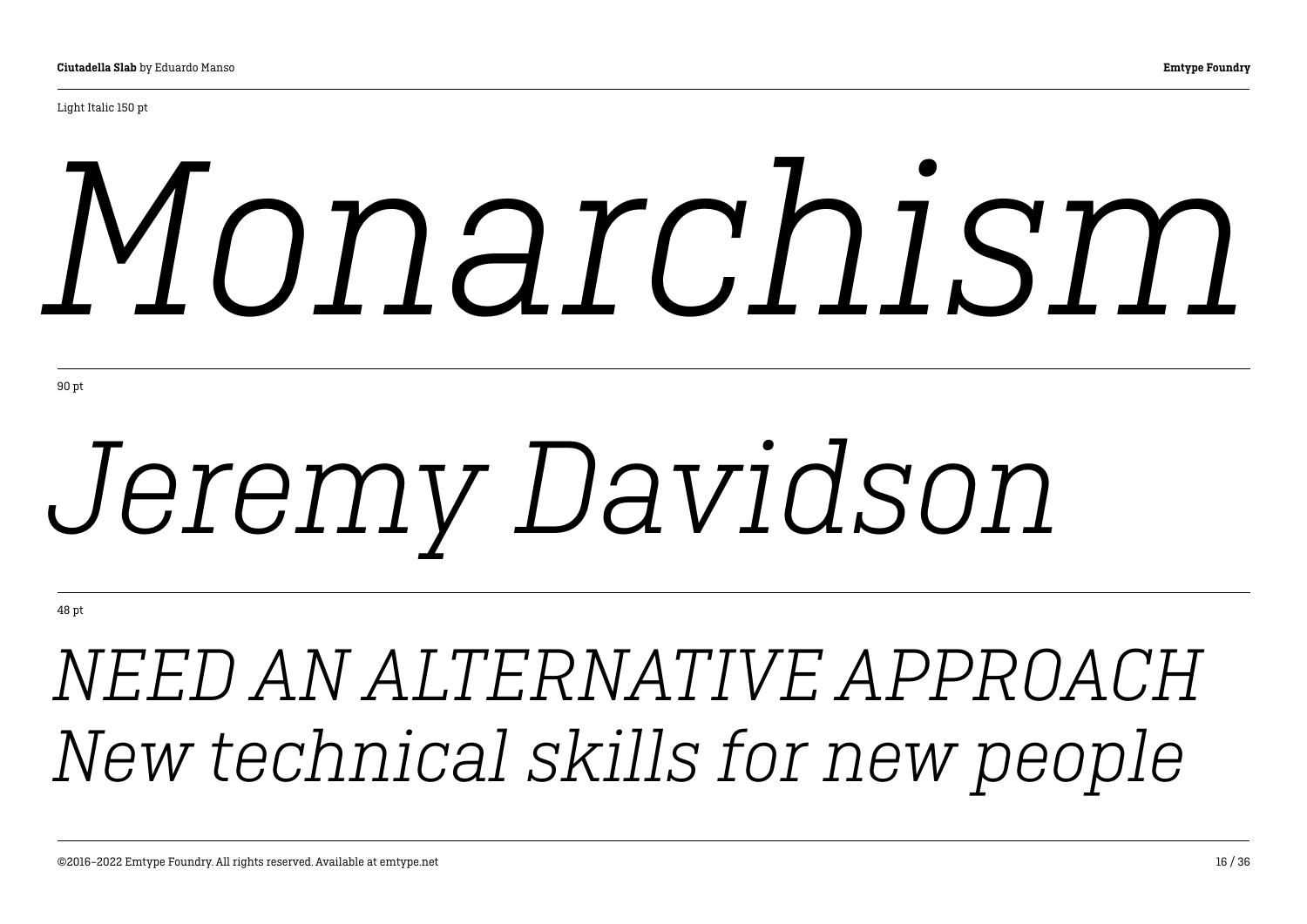### *Was between 1975-1983 Kind of body you want*

30 pt

### *ULTIMATE TAX SERVICE PROVIDER Making statements of its revenues Career with interesting recurrences*

20 pt

*Aamir Raza Husain is an Indian theatre actor and director, noted for his large outdoor stage productions like The fifty day war, 2000, based on the Kargil and the legend of Ram, 2004, based on the epic Ramayana.*

### 12 pt

*There are thousands of different typefaces in existence, with new ones being developed constantly. The art and craft of designing typefaces is called type design. Designers of typefaces are called type designers and are often employed by type foundries. In desktop publishing, type designers are sometimes also called font developers.* 

10 pt

*There are thousands of different typefaces in existence, with new ones being developed constantly. The art and craft of designing typefaces is called type design. Designers of typefaces are called type designers and are often employed by type foundries. In desktop publishing, type designers are sometimes also called font developers or font designers. Every typeface is a collection of glyphs, each of which represents an individual letter, number, punctuation mark, or other symbol. There are typefaces tailored for special applications.*

### 8 pt

*There are thousands of different typefaces in existence, with new ones being developed constantly. The art and craft of designing typefaces is called type design. Designers of typefaces are called type designers and are often employed by type foundries. In desktop publishing, type designers are sometimes also called font developers or font designers. Every typeface is a collection of glyphs, each of which represents an individual letter, number, punctuation mark, or other symbol. There are typefaces tailored for special applications, such as cartography, astrology or mathematics. As the range of typeface designs increased and requirements of publishers broadened over the centuries, fonts of specific weight and stylistic variants have led to font families.*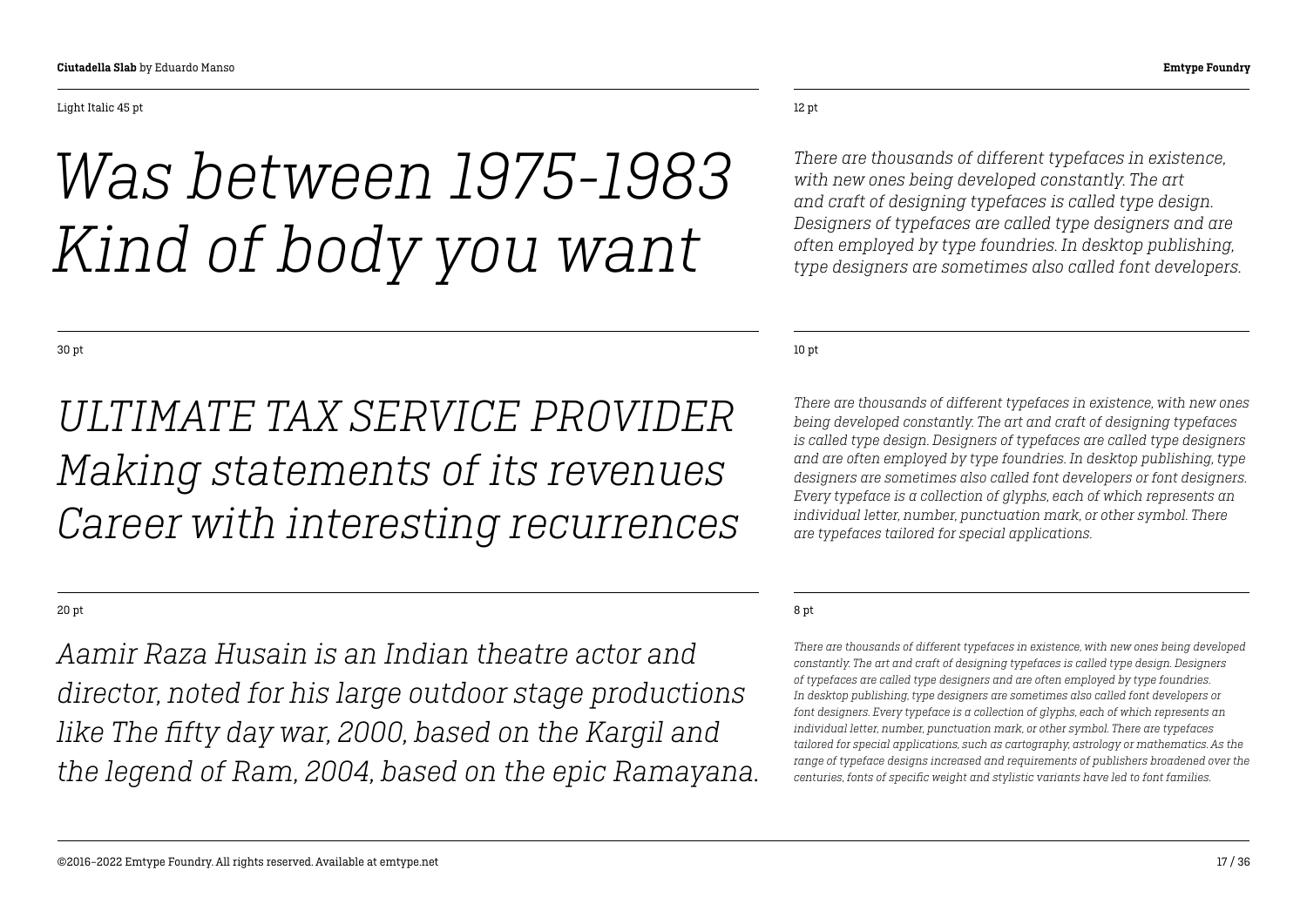Regular 150 pt

# Chromatics

90 pt

# Florence Eldridge

48 pt

## INVOLVING AUDIT PRICE INDEXES They wanted to explain a mystery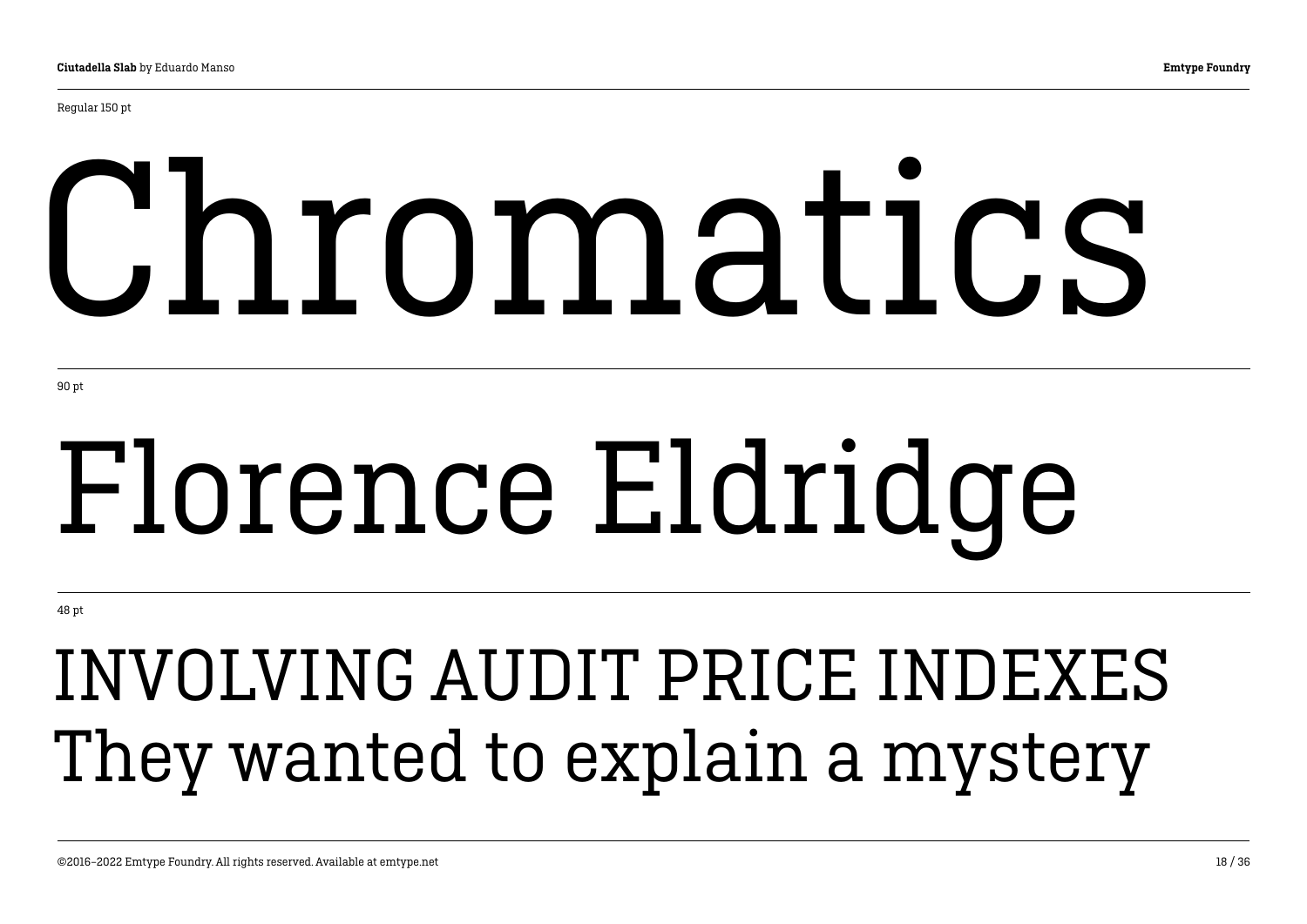### Thousands of blue cars 25 days to share friends

30 pt

### THE YOUNGER OF TWIN BOYS Are designers and typographers Ac differently in certain situations

20 pt

With Stoke's achievements last season they found themselves back in the First Division for the first time since 707, however it would prove to be a short stay. In their opening eight matches, Stoke won.

12 pt

There are thousands of different typefaces in existence, with new ones being developed constantly. The art and craft of designing typefaces is called type design. Designers of typefaces are called type designers and are often employed by type foundries. In desktop publishing, type designers are sometimes also called font developers.

10 pt

There are thousands of different typefaces in existence, with new ones being developed constantly. The art and craft of designing typefaces is called type design. Designers of typefaces are called type designers and are often employed by type foundries. In desktop publishing, type designers are sometimes also called font developers or font designers. Every typeface is a collection of glyphs, each of which represents an individual letter, number, punctuation mark, or other symbol. There are typefaces tailored for special applications.

### 8 pt

There are thousands of different typefaces in existence, with new ones being developed constantly. The art and craft of designing typefaces is called type design. Designers of typefaces are called type designers and are often employed by type foundries. In desktop publishing, type designers are sometimes also called font developers or font designers. Every typeface is a collection of glyphs, each of which represents an individual letter, number, punctuation mark, or other symbol. There are typefaces tailored for special applications, such as cartography, astrology or mathematics. As the range of typeface designs increased and requirements of publishers broadened over the centuries, fonts of specific weight and stylistic variants have led to font families.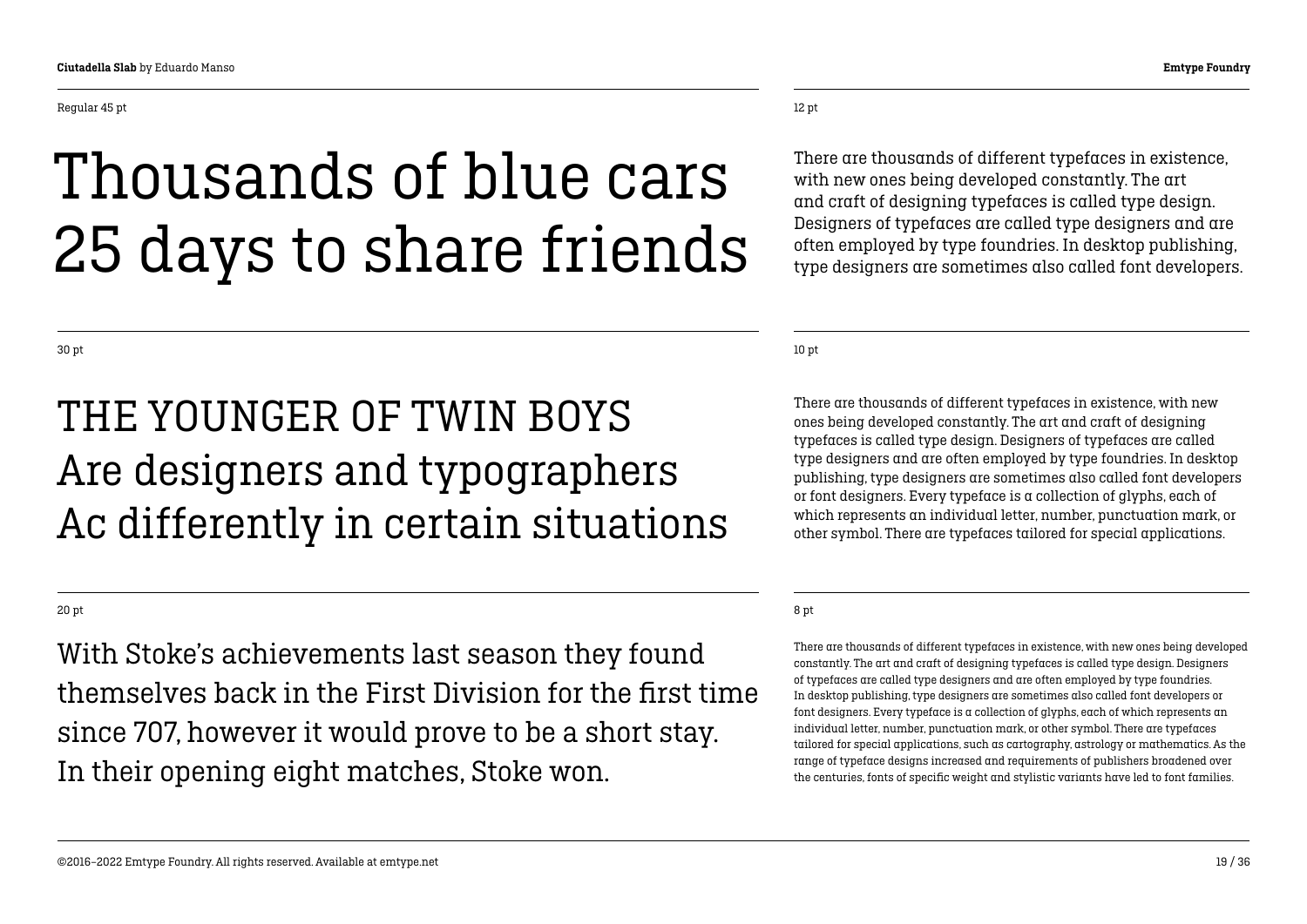Regular Italic 150 pt

# *Government*

90 pt

# *Romaine Fielding*

48 pt

### *PROJECT NUMBERS AND TESTS Which is the last one coming today*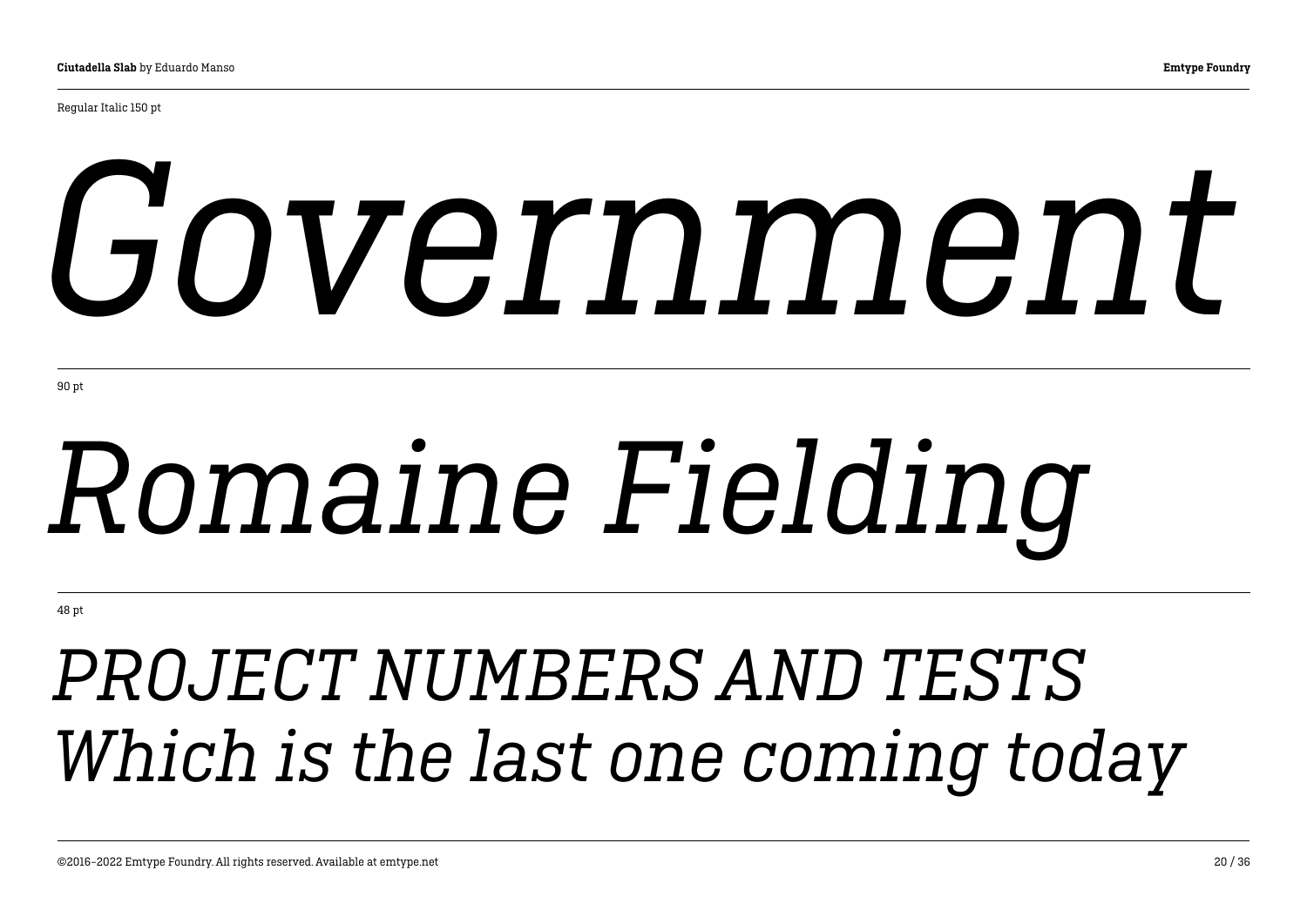Regular Italic 45 pt

### *Same economy show Founder and president*

30 pt

### *MORE BEAUTIFUL SKIN IN 14 DAYS Discover Cleveland institute of art Learn before you make the jump*

20 pt

*Dedication and everlasting love to animals rescue is an animal welfare organization based in Acton, California, USA. With two hospitals and 150 acres of sanctuaries, it is the largest no kill.*

12 pt

*There are thousands of different typefaces in existence, with new ones being developed constantly. The art and craft of designing typefaces is called type design. Designers of typefaces are called type designers and are often employed by type foundries. In desktop publishing, type designers are sometimes also called font developers.* 

10 pt

*There are thousands of different typefaces in existence, with new ones being developed constantly. The art and craft of designing typefaces is called type design. Designers of typefaces are called type designers and are often employed by type foundries. In desktop publishing, type designers are sometimes also called font developers or font designers. Every typeface is a collection of glyphs, each of which represents an individual letter, number, punctuation mark, or other symbol. There are typefaces tailored for special applications.*

### 8 pt

*There are thousands of different typefaces in existence, with new ones being developed constantly. The art and craft of designing typefaces is called type design. Designers of typefaces are called type designers and are often employed by type foundries. In desktop publishing, type designers are sometimes also called font developers or font designers. Every typeface is a collection of glyphs, each of which represents an individual letter, number, punctuation mark, or other symbol. There are typefaces tailored for special applications, such as cartography, astrology or mathematics. As the range of typeface designs increased and requirements of publishers broadened over the centuries, fonts of specific weight and stylistic variants have led to font families.*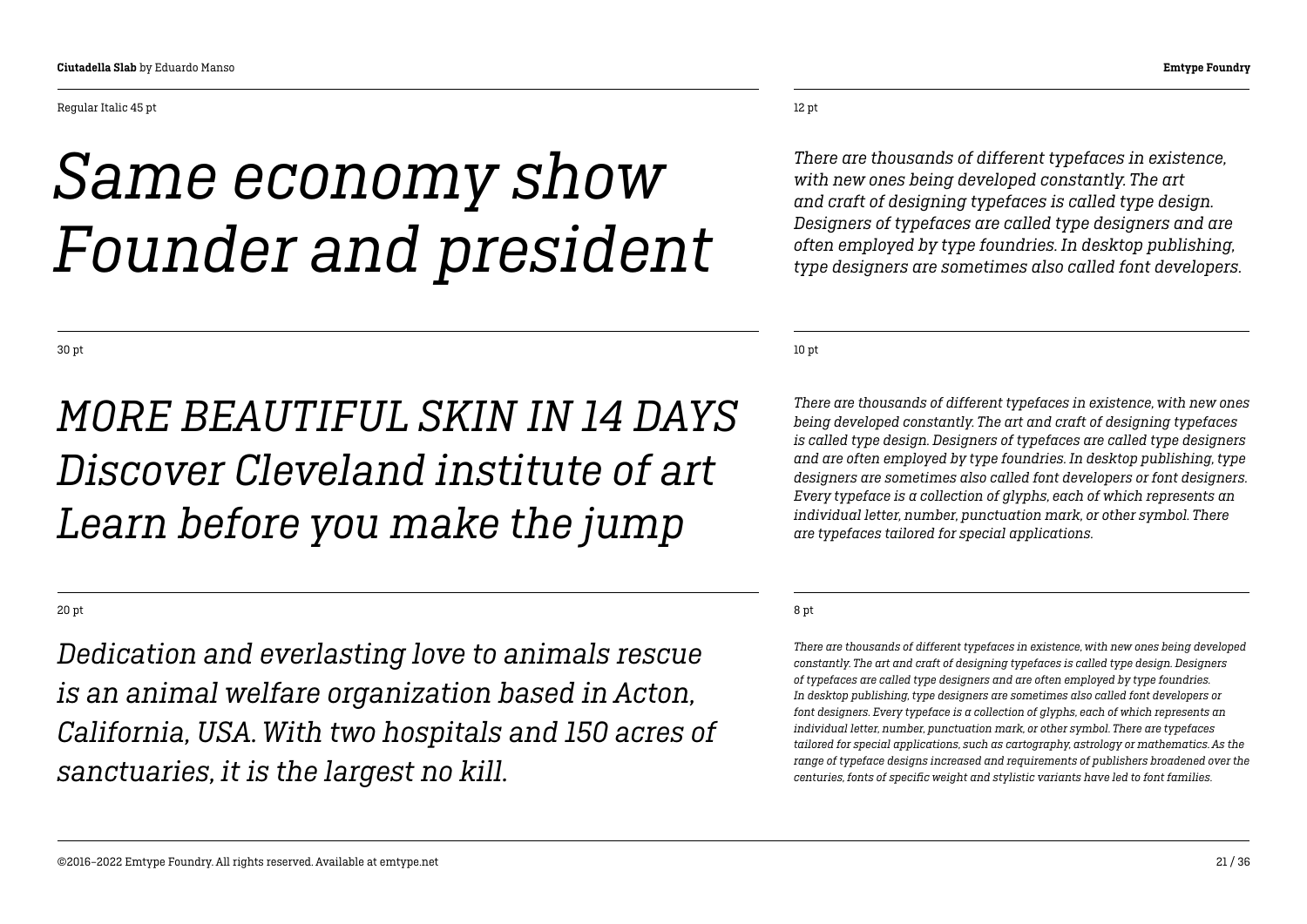Medium 150 pt

# Biomarkers

90 pt

# Samuel Goldwyn

48 pt

## VERY ILLUSTRATIVE TYPOGRAPHY That film is so beautiful and so pure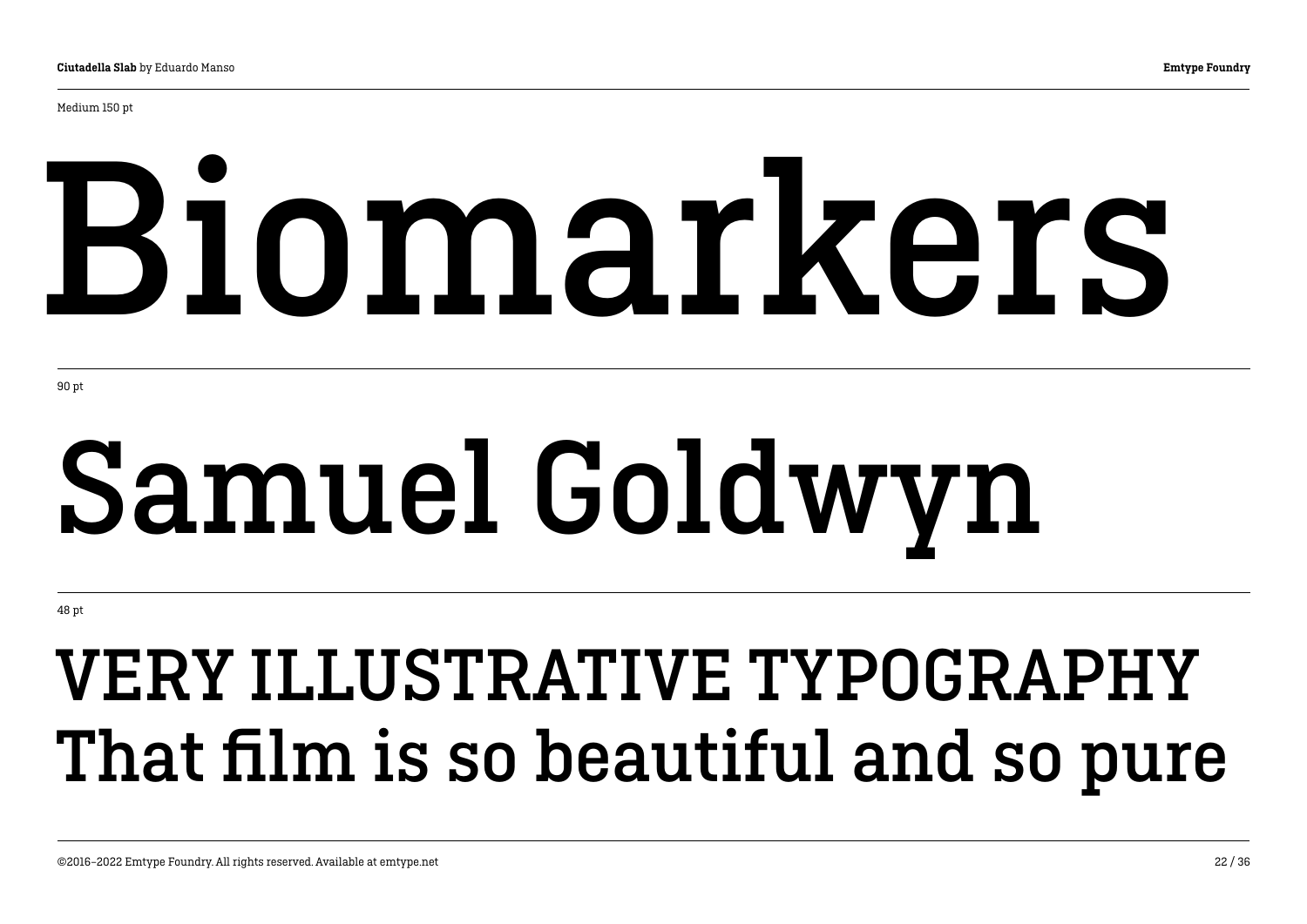Medium 45 pt

### Look wiser in 24 hours He is the star salesman

12 pt

There are thousands of different typefaces in existence, with new ones being developed constantly. The art and craft of designing typefaces is called type design. Designers of typefaces are called type designers and are often employed by type foundries. In desktop publishing, type designers are sometimes also called font developers.

10 pt

There are thousands of different typefaces in existence, with new ones being developed constantly. The art and craft of designing typefaces is called type design. Designers of typefaces are called type designers and are often employed by type foundries. In desktop publishing, type designers are sometimes also called font developers or font designers. Every typeface is a collection of glyphs, each of which represents an individual letter, number, punctuation mark, or other symbol. There are typefaces tailored for special applications.

#### 8 pt

There are thousands of different typefaces in existence, with new ones being developed constantly. The art and craft of designing typefaces is called type design. Designers of typefaces are called type designers and are often employed by type foundries. In desktop publishing, type designers are sometimes also called font developers or font designers. Every typeface is a collection of glyphs, each of which represents an individual letter, number, punctuation mark, or other symbol. There are typefaces tailored for special applications, such as cartography, astrology or mathematics. As the range of typeface designs increased and requirements of publishers broadened over the centuries, fonts of specific weight and stylistic variants have led to font families.

20 pt

30 pt

Hollywood is a song recorded by American singer Madonna. The song was written and produced by her and Mirwais Ahmadzaï for her ninth studio album, American Life, released on July 14, 2003.

Chronology of all of the iterations

Where he lived during his lifetime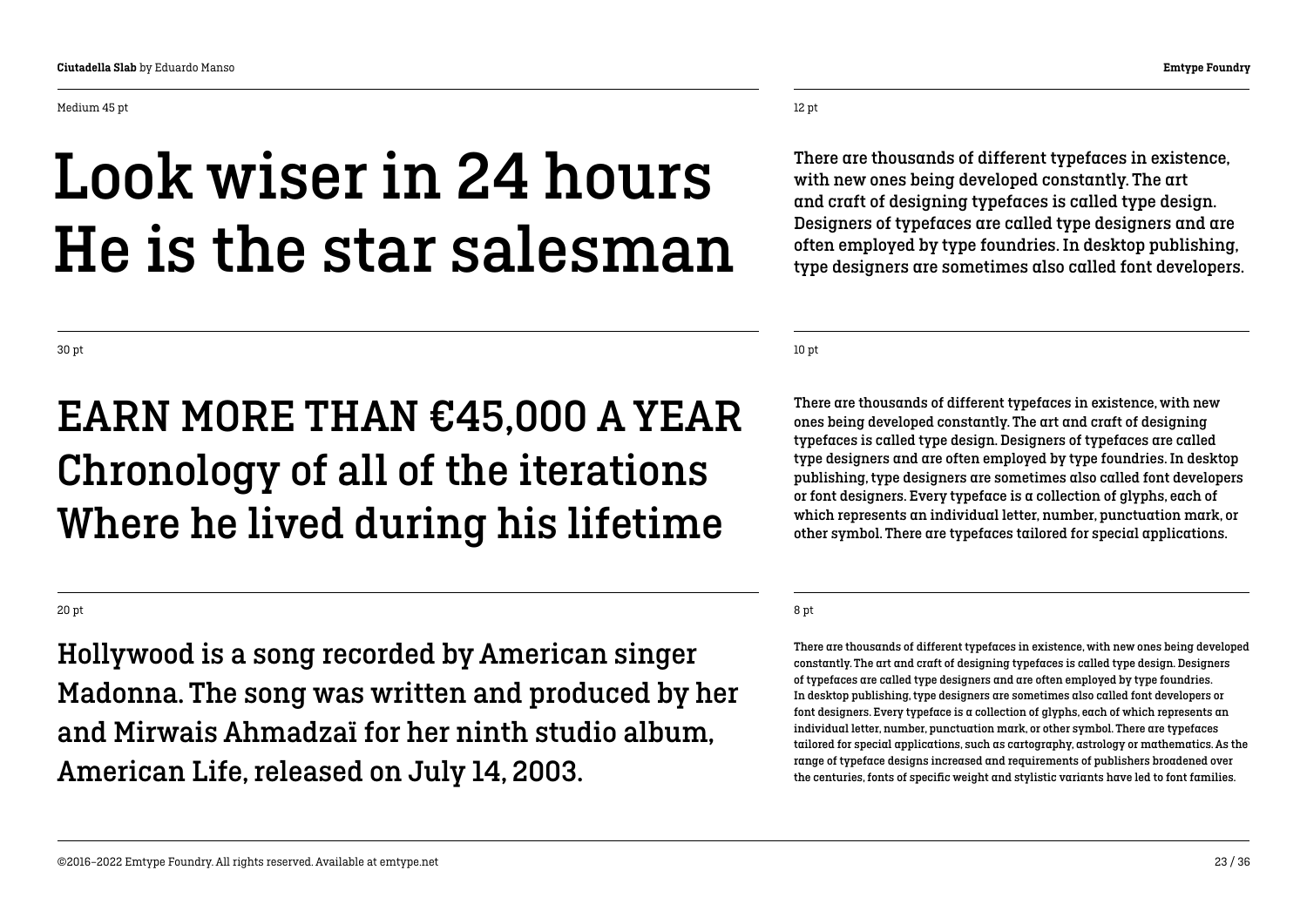Medium Italic 150 pt

# *Protection*

90 pt

## *Frances Howard*

48 pt

### *EXTENSIVE ARCHIVE OF HIS WORK We all are not able to understand it*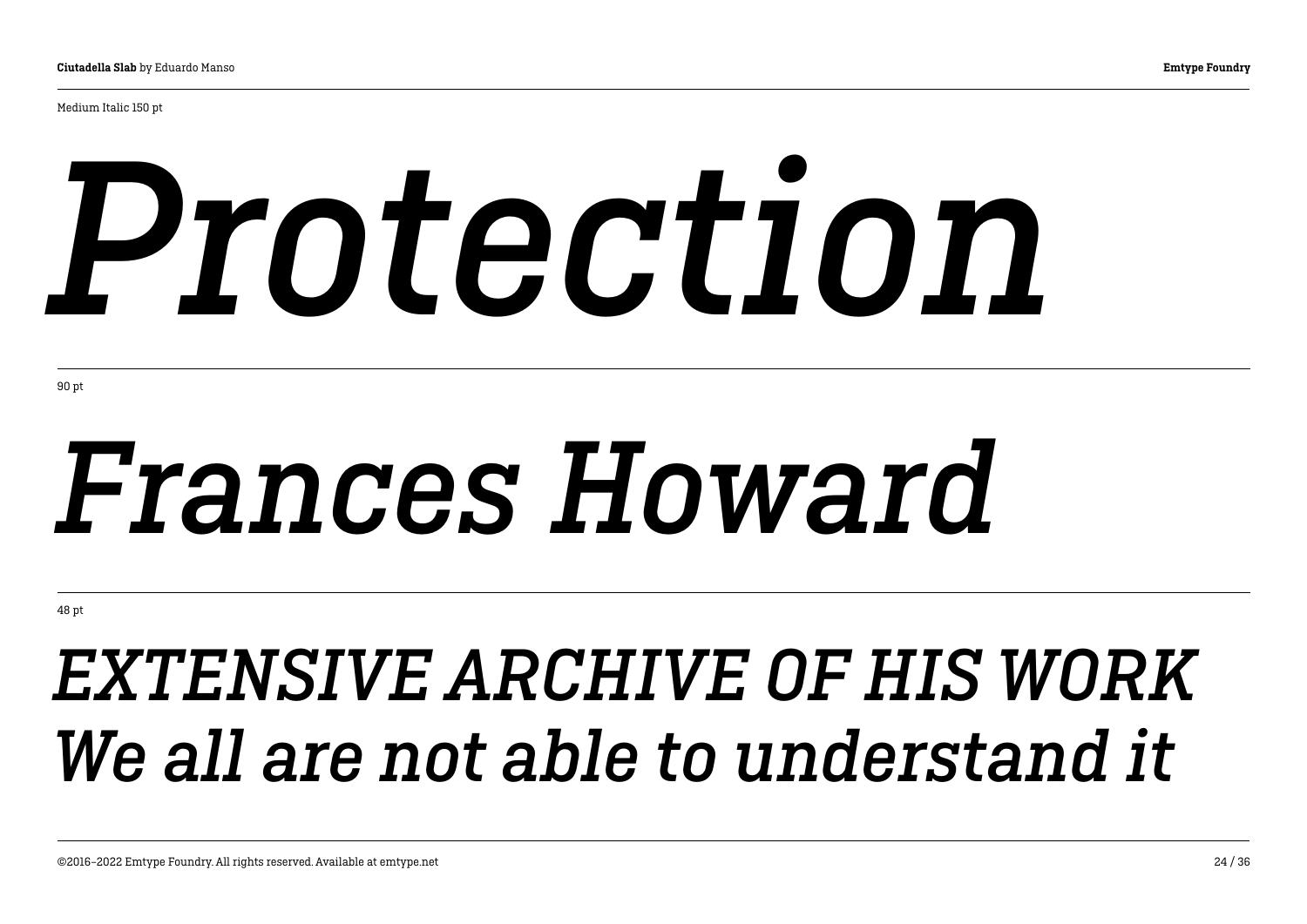#### Medium Italic 45 pt

### *Best team of the season What makes life so hard*

30 pt

### *EXPECTED TO CONTRIBUTE \$172 M Make money in the stocks market The experience is actually pleasant*

20 pt

*Price indices have several potential uses. For any particularly broad indices, the index can be said to measure the economy's general price level or a cost of living. More narrow price indices can help producers.*

12 pt

*There are thousands of different typefaces in existence, with new ones being developed constantly. The art and craft of designing typefaces is called type design. Designers of typefaces are called type designers and are often employed by type foundries. In desktop publishing, type designers are sometimes also called font developers.* 

10 pt

*There are thousands of different typefaces in existence, with new ones being developed constantly. The art and craft of designing typefaces is called type design. Designers of typefaces are called type designers and are often employed by type foundries. In desktop publishing, type designers are sometimes also called font developers or font designers. Every typeface is a collection of glyphs, each of which represents an individual letter, number, punctuation mark, or other symbol. There are typefaces tailored for special applications.*

#### 8 pt

*There are thousands of different typefaces in existence, with new ones being developed constantly. The art and craft of designing typefaces is called type design. Designers of typefaces are called type designers and are often employed by type foundries. In desktop publishing, type designers are sometimes also called font developers or font designers. Every typeface is a collection of glyphs, each of which represents an individual letter, number, punctuation mark, or other symbol. There are typefaces tailored for special applications, such as cartography, astrology or mathematics. As the range of typeface designs increased and requirements of publishers broadened over the centuries, fonts of specific weight and stylistic variants have led to font families.*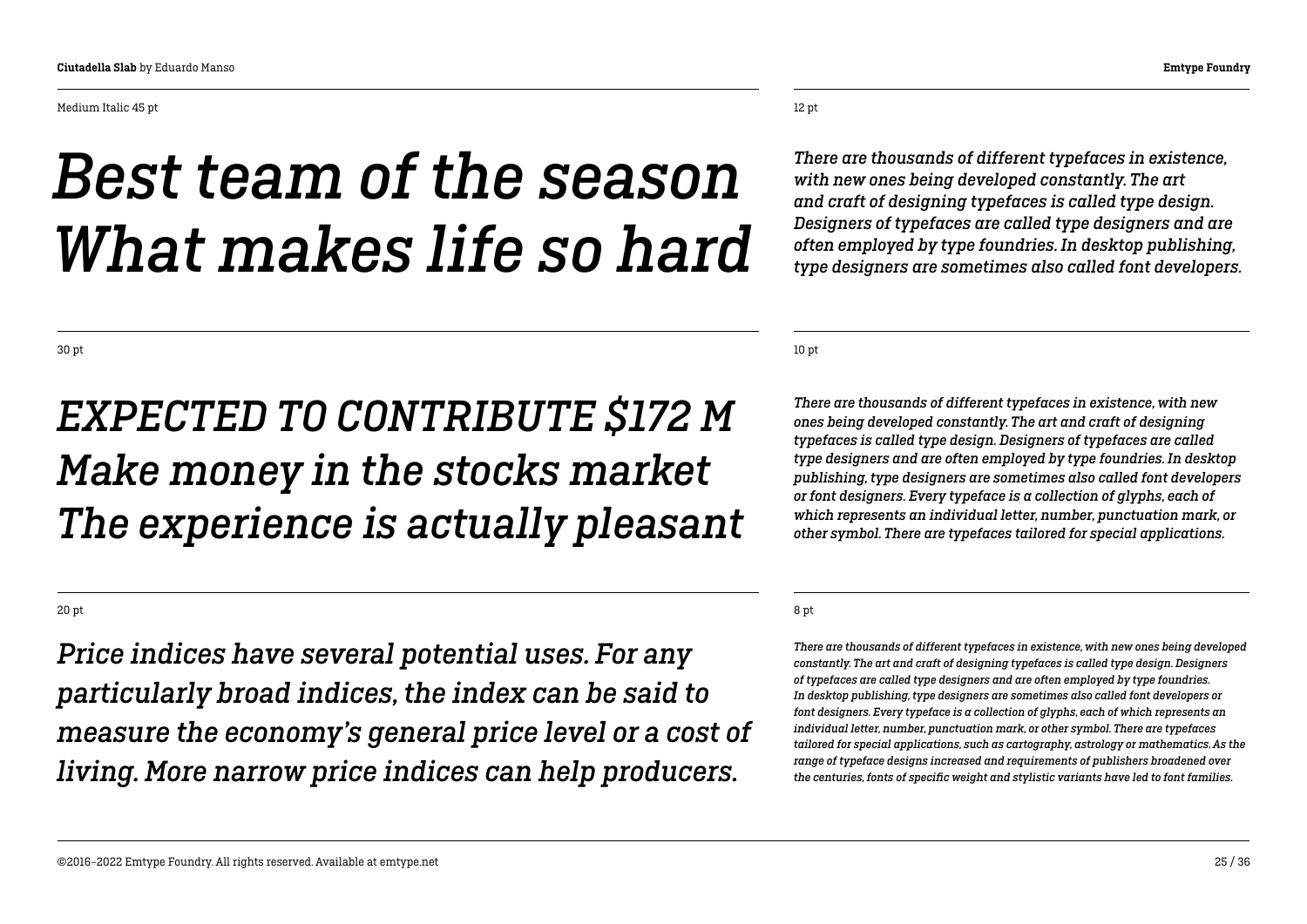SemiBold 150 pt

# Riversides

90 pt

# Margaret Illington

48 pt

## EDITORIAL ADVERTISING DESIGN Digital techniques are helpful today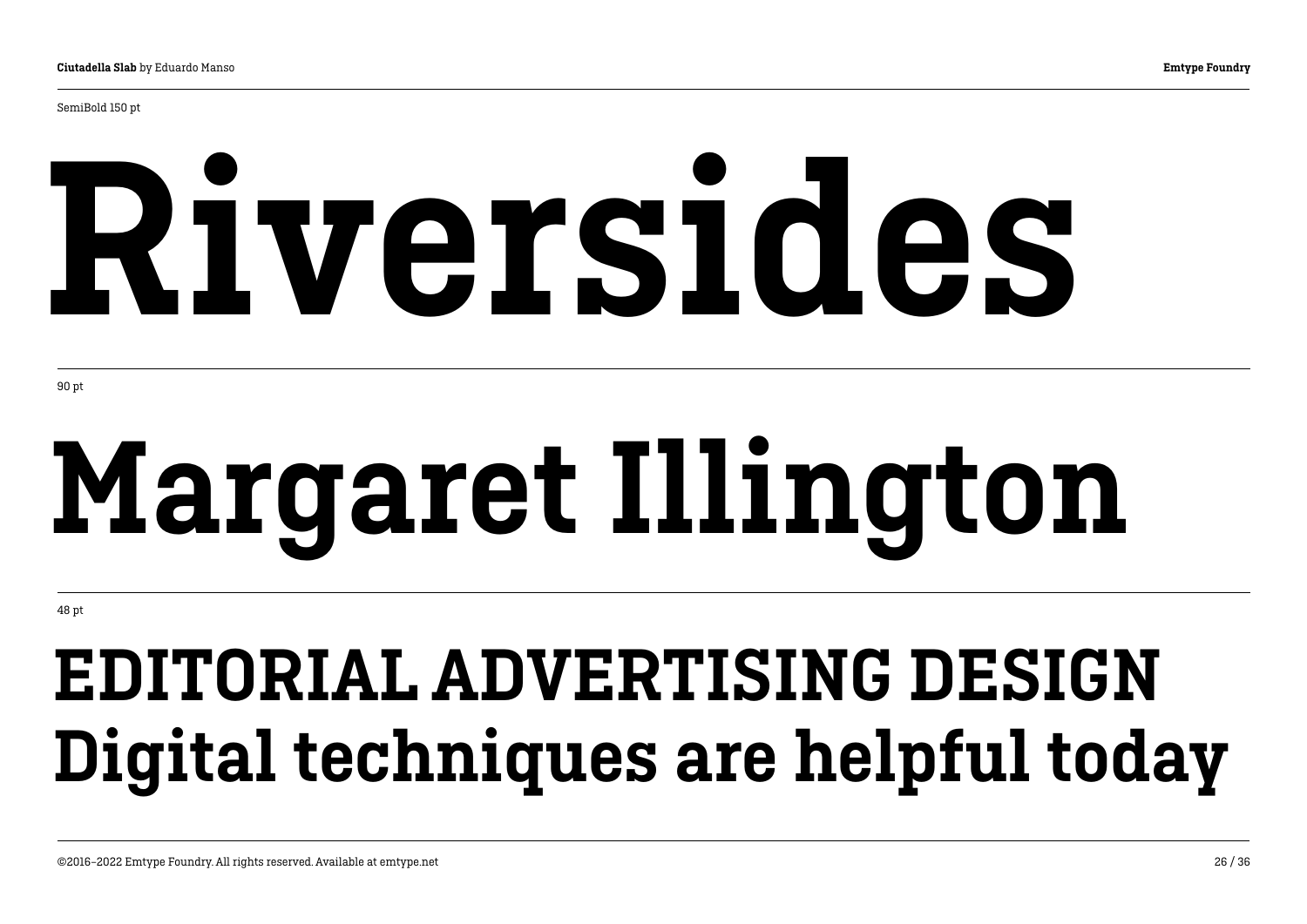SemiBold 45 pt

### Contracultural media Top 10 pics of the week

30 pt

### WORLD BANK FOUNDED IN 2012 Majority of businesses travelers Player who makes the first pass

20 pt

The business cycle, also known as the economic cycle or trade cycle, is the downward and upward movement of gross domestic product around its long term growth trend. The length of a business the cycle.

©2016–2022 Emtype Foundry. All rights reserved. Available at emtype.net 27 / 36

12 pt

There are thousands of different typefaces in existence, with new ones being developed constantly. The art and craft of designing typefaces is called type design. Designers of typefaces are called type designers and are often employed by type foundries. In desktop publishing, type designers are sometimes also called font developers.

10 pt

There are thousands of different typefaces in existence, with new ones being developed constantly. The art and craft of designing typefaces is called type design. Designers of typefaces are called type designers and are often employed by type foundries. In desktop publishing, type designers are sometimes also called font developers or font designers. Every typeface is a collection of glyphs, each of which represents an individual letter, number, punctuation mark, or other symbol. There are typefaces tailored for special applications.

### 8 pt

There are thousands of different typefaces in existence, with new ones being developed constantly. The art and craft of designing typefaces is called type design. Designers of typefaces are called type designers and are often employed by type foundries. In desktop publishing, type designers are sometimes also called font developers or font designers. Every typeface is a collection of glyphs, each of which represents an individual letter, number, punctuation mark, or other symbol. There are typefaces tailored for special applications, such as cartography, astrology or mathematics. As the range of typeface designs increased and requirements of publishers broadened over the centuries, fonts of specific weight and stylistic variants have led to font families.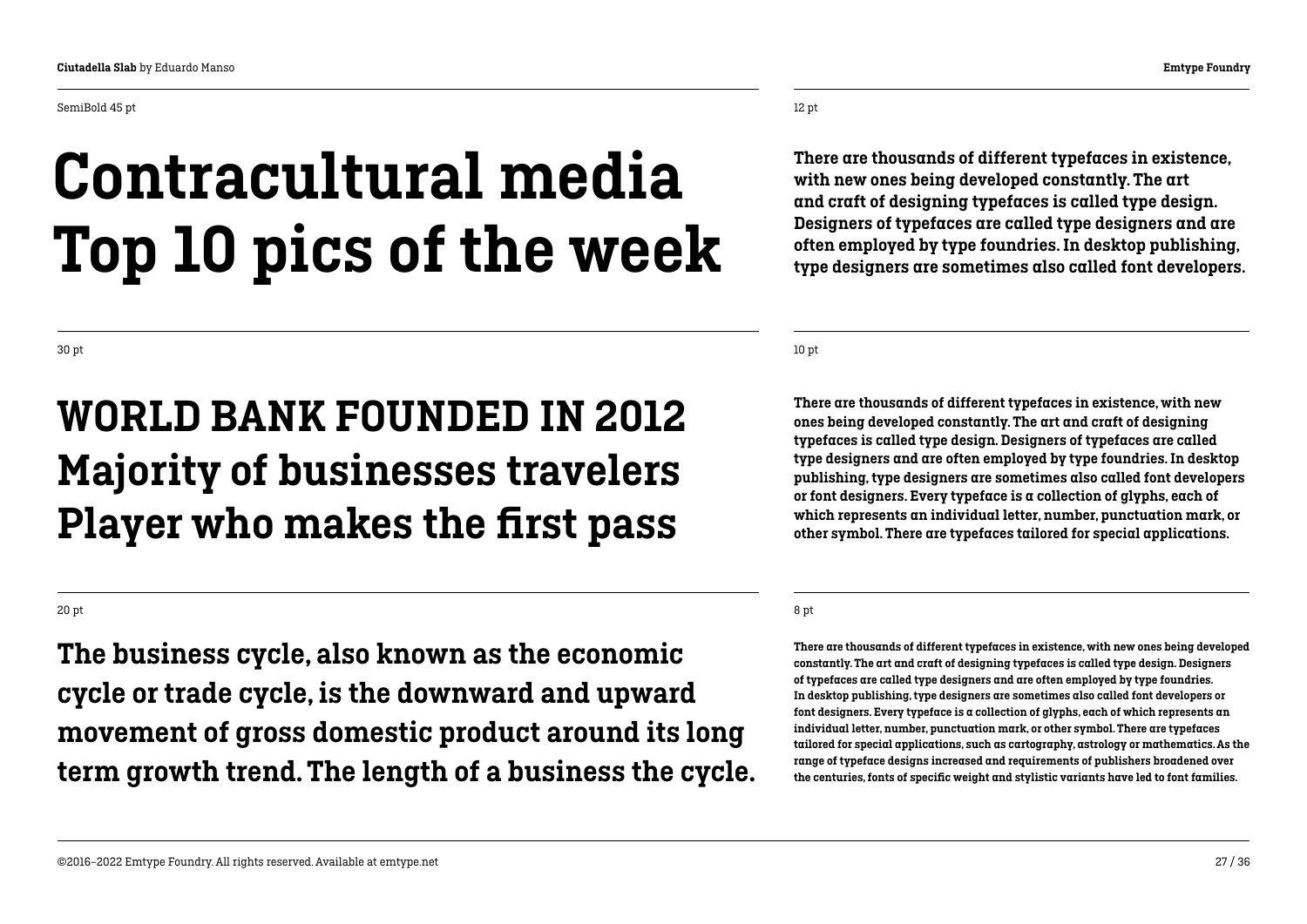SemiBold Italic 150 pt

# *Sketchbook*

90 pt

# *Vivienne Osborne*

48 pt

## *OPEN TO THE PUBLIC BY DECEMBER Digital electronic circuits needed*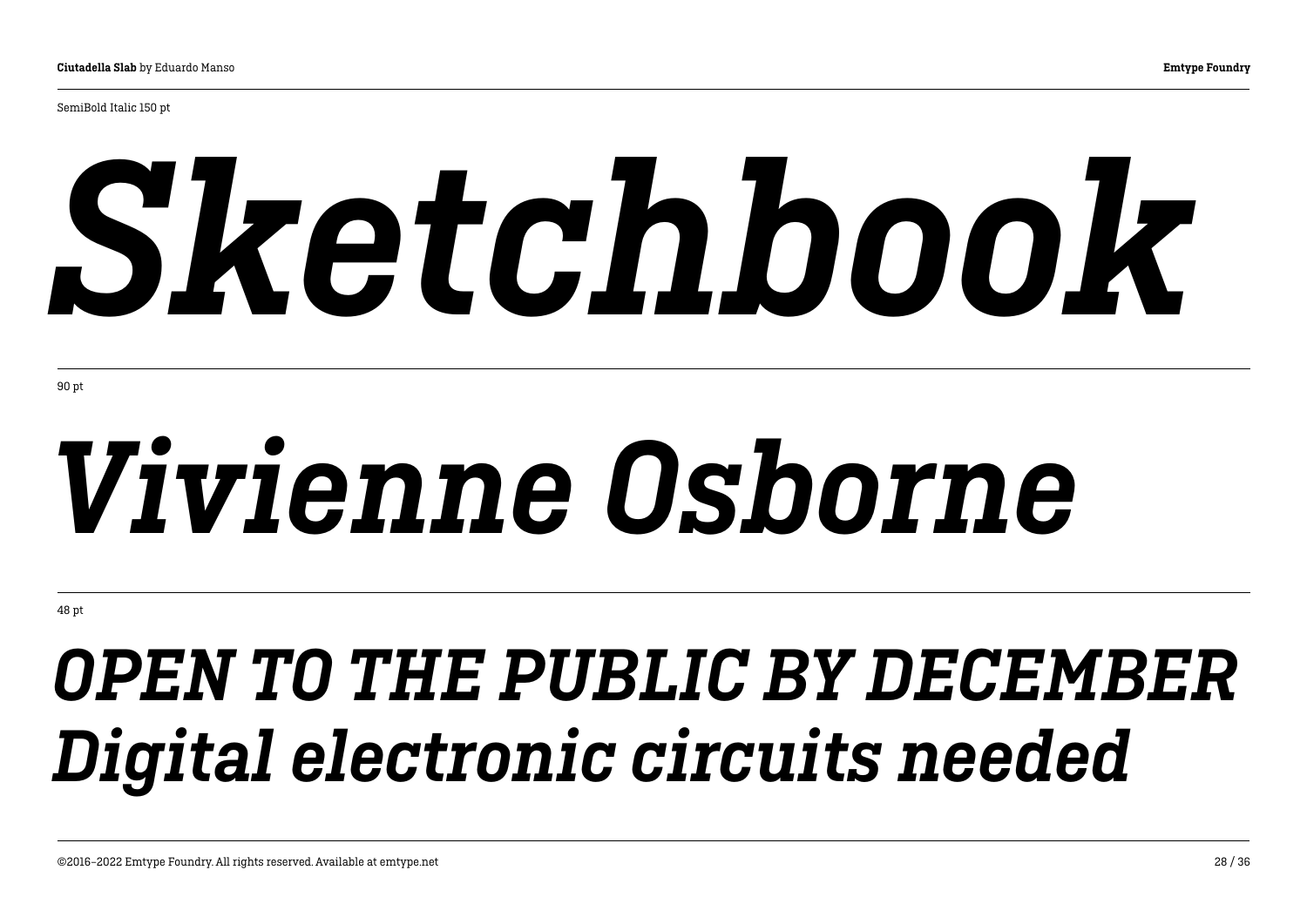SemiBold Italic 45 pt

## *The middle of the field*

### 12 pt

*There are thousands of different typefaces in existence, with new ones being developed constantly. The art and craft of designing typefaces is called type design. Designers of typefaces are called type designers and are often employed by type foundries. In desktop publishing, type designers are sometimes also called font developers.* 

10 pt

*There are thousands of different typefaces in existence, with new ones being developed constantly. The art and craft of designing typefaces is called type design. Designers of typefaces are called type designers and are often employed by type foundries. In desktop publishing, type designers are sometimes also called font developers or font designers. Every typeface is a collection of glyphs, each of which represents an individual letter, number, punctuation mark, or other symbol. There are typefaces tailored for special applications.*

#### 8 pt

*There are thousands of different typefaces in existence, with new ones being developed constantly. The art and craft of designing typefaces is called type design. Designers of typefaces are called type designers and are often employed by type foundries. In desktop publishing, type designers are sometimes also called font developers or font designers. Every typeface is a collection of glyphs, each of which represents an individual letter, number, punctuation mark, or other symbol. There are typefaces tailored for special applications, such as cartography, astrology or mathematics. As the range of typeface designs increased and requirements of publishers broadened over the centuries, fonts of specific weight and stylistic variants have led to font families.*

### *MORE BOOKS AND MAGAZINES Shared an apartment with artists A former stable house built in 1899*

*A census taken in 1928*

20 pt

*An economic bubble or asset bubble, is a situation in which asset prices appear to be based on implausible or inconsistent views about the future. It could also be described as trade in an asset at a price or price range.*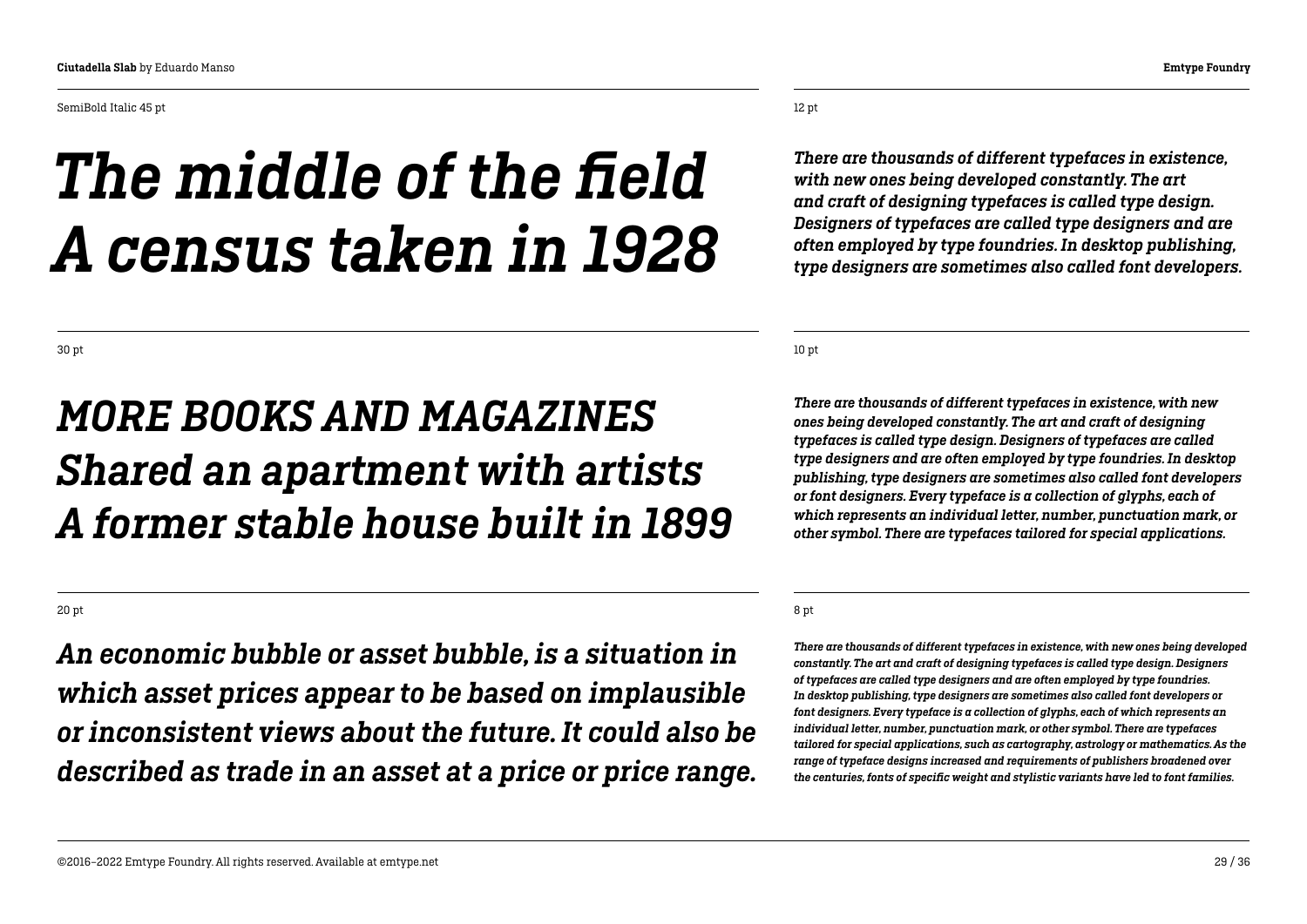# Characters

90 pt

## Elisabeth Andersen

48 pt

## STORIES FROM COLLABORATORS An archive that surprise and delight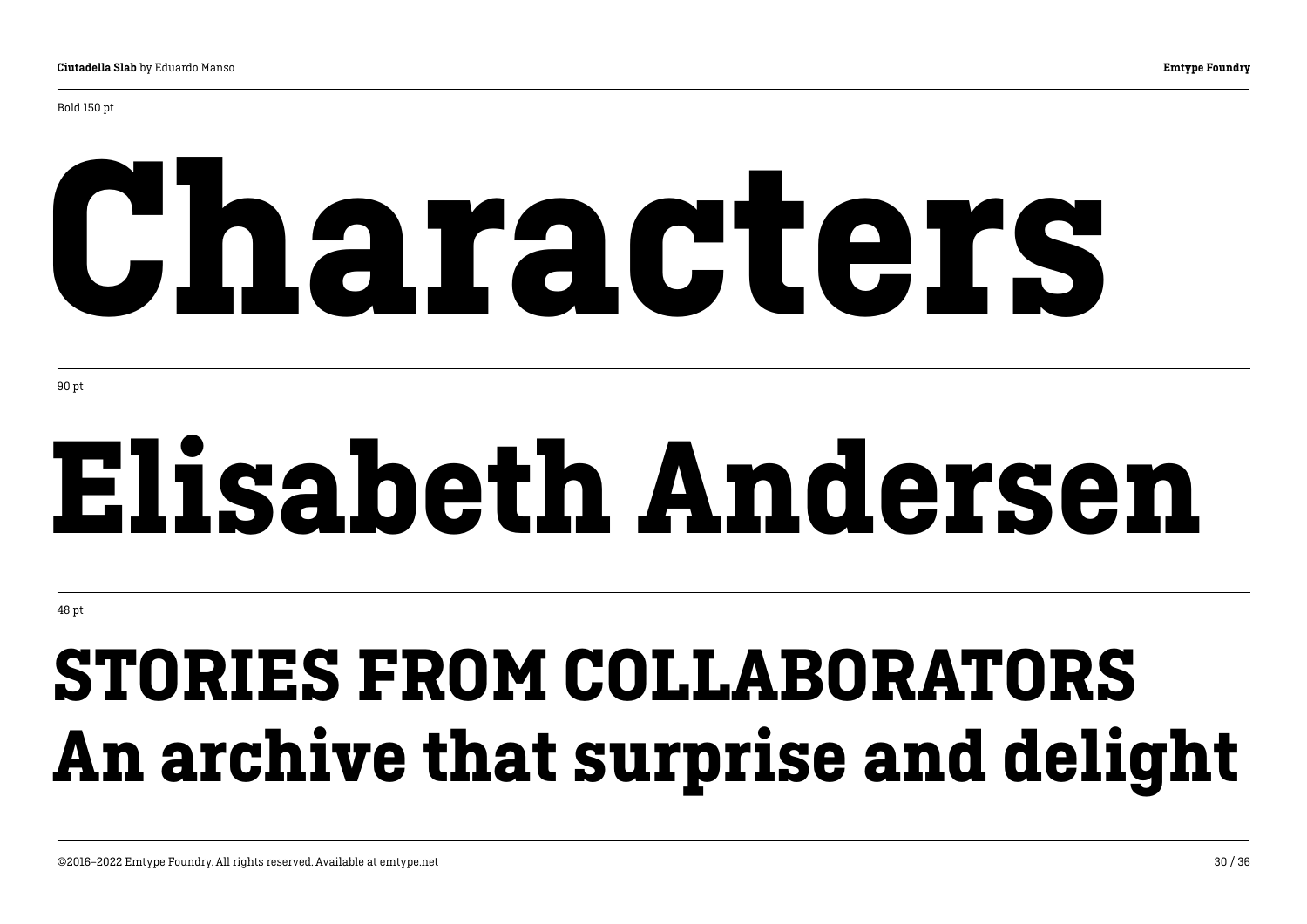monitor, and control the probability.

Bold 45 pt

### More than 324 species Winner of truck racing

30 pt

20 pt

### INTERNATIONAL SPACE STATIONS Focus too much on specific maps It happened once in a blue moon

Risk management is the identification, evaluation,

and prioritization of risks followed by coordinated

and economical application of resources to minimize,

12 pt

There are thousands of different typefaces in existence, with new ones being developed constantly. The art and craft of designing typefaces is called type design. Designers of typefaces are called type designers and are often employed by type foundries. In desktop publishing, type designers are sometimes also called font developers.

10 pt

There are thousands of different typefaces in existence, with new ones being developed constantly. The art and craft of designing typefaces is called type design. Designers of typefaces are called type designers and are often employed by type foundries. In desktop publishing, type designers are sometimes also called font developers or font designers. Every typeface is a collection of glyphs, each of which represents an individual letter, number, punctuation mark, or other symbol. There are typefaces tailored for special applications.

#### 8 pt

There are thousands of different typefaces in existence, with new ones being developed constantly. The art and craft of designing typefaces is called type design. Designers of typefaces are called type designers and are often employed by type foundries. In desktop publishing, type designers are sometimes also called font developers or font designers. Every typeface is a collection of glyphs, each of which represents an individual letter, number, punctuation mark, or other symbol. There are typefaces tailored for special applications, such as cartography, astrology or mathematics. As the range of typeface designs increased and requirements of publishers broadened over the centuries, fonts of specific weight and variants.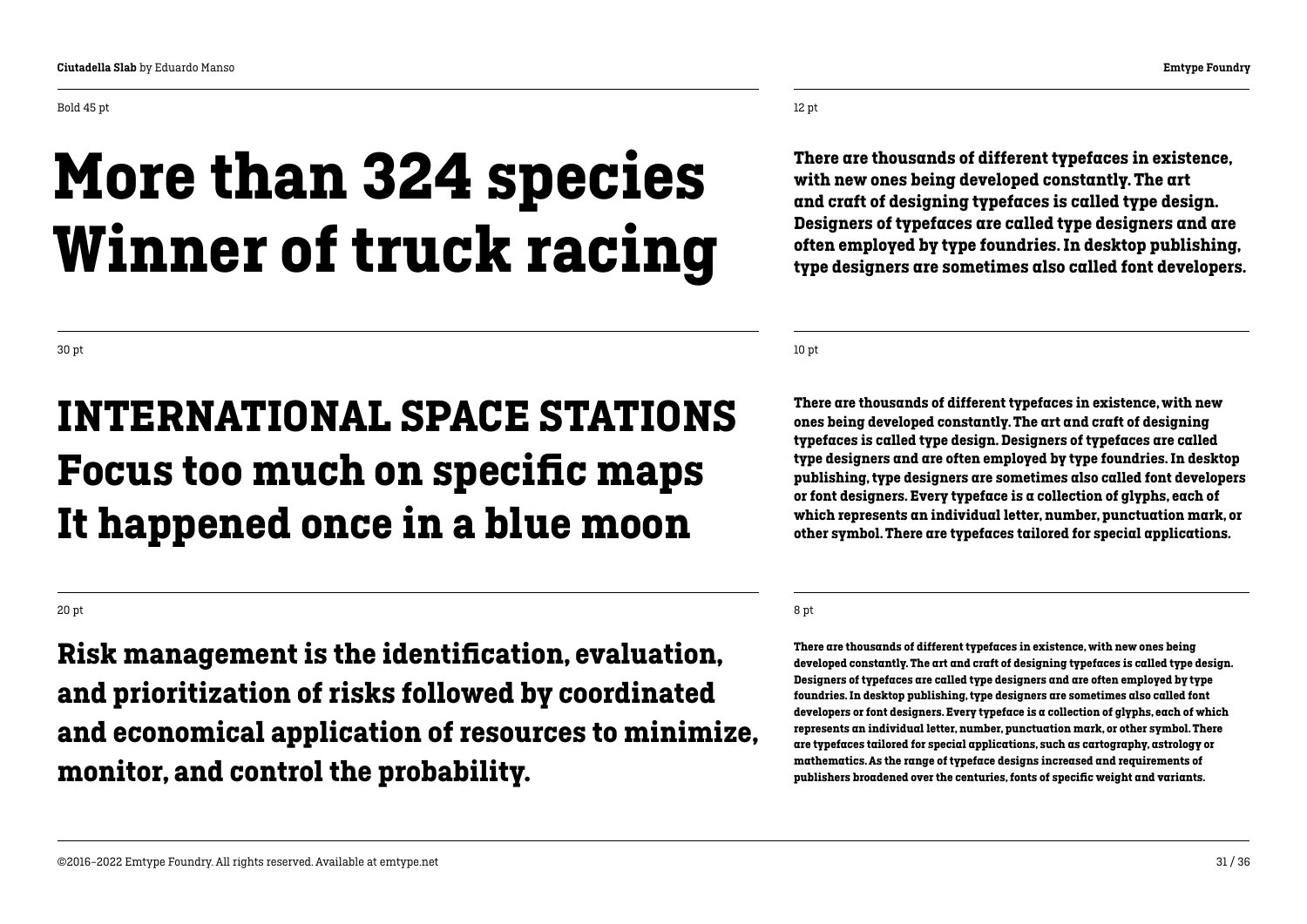Bold Italic 150 pt

# *Badminton*

90 pt

# *Michael Barrymore*

48 pt

## *IS THE TOAST OF THE TOWN TODAY Can a website help you beat jet lag?*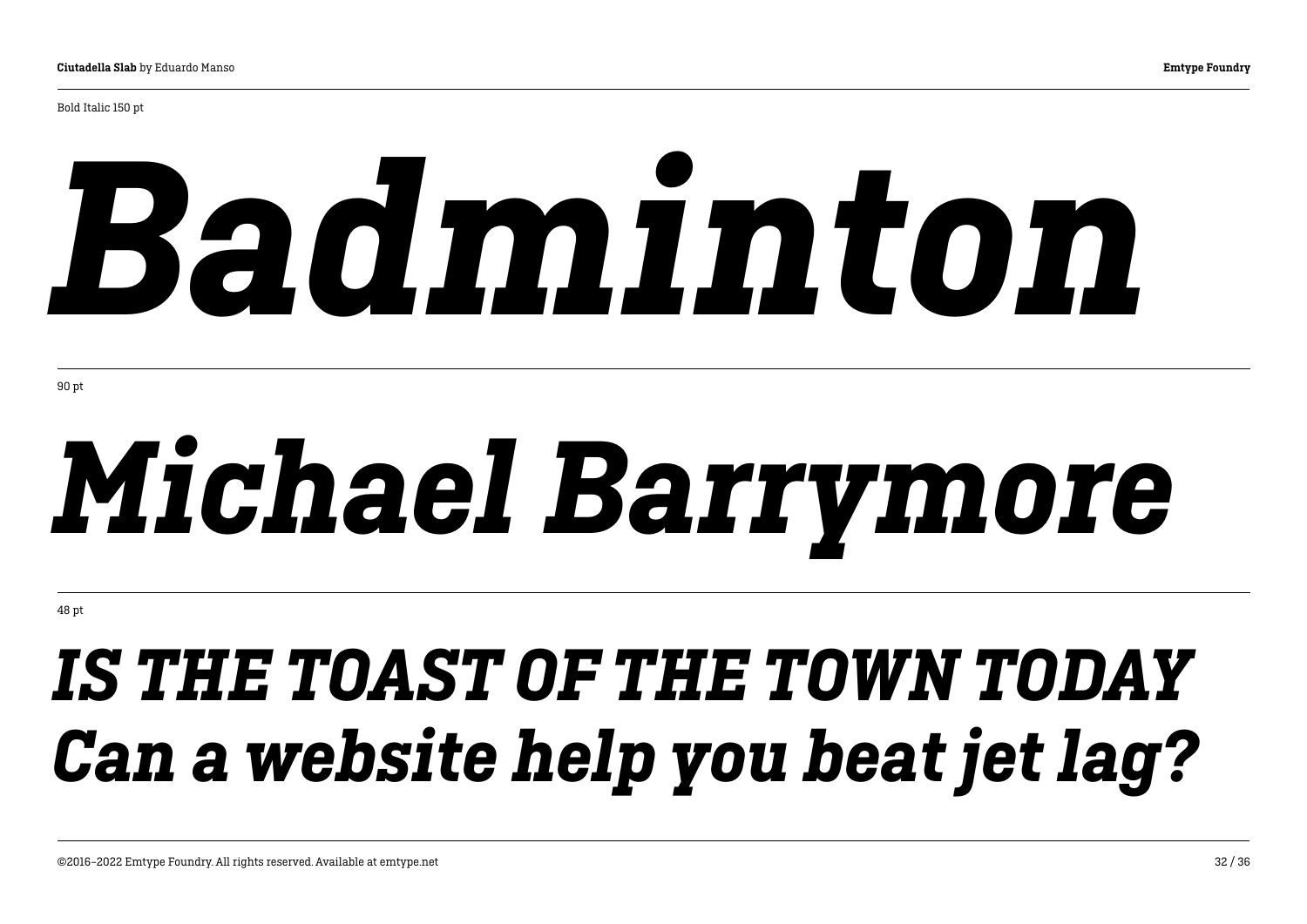Bold Italic 45 pt

### *New global companies More than £52 trillion*

12 pt

*There are thousands of different typefaces in existence, with new ones being developed constantly. The art and craft of designing typefaces is called type design. Designers of typefaces are called type designers and are often employed by type foundries. In desktop publishing, type designers are sometimes also called font developers.*

10 pt

*There are thousands of different typefaces in existence, with new ones being developed constantly. The art and craft of designing typefaces is called type design. Designers of typefaces are called type designers and are often employed by type foundries. In desktop publishing, type designers are sometimes also called font developers or font designers. Every typeface is a collection of glyphs, each of which represents an individual letter, number, punctuation mark, or other symbol. There are typefaces tailored for special applications.*

8 pt

*There are thousands of different typefaces in existence, with new ones being developed constantly. The art and craft of designing typefaces is called type design. Designers of typefaces are called type designers and are often employed by type foundries. In desktop publishing, type designers are sometimes also called font developers or font designers. Every typeface is a collection of glyphs, each of which represents an individual letter, number, punctuation mark, or other symbol. There are typefaces tailored for special applications, such as cartography, astrology or mathematics. As the range of typeface designs increased and requirements of publishers broadened over the centuries, fonts of specific weight and stylistic variants have led to font families.*

30 pt

### *DEVELOPING WORLD'S ECONOMIES Some robots are in development He is not expected to play Monday*

20 pt

*The knowledge economy is the use of knowledge to create goods and services. In particular, it refers to a high portion of skilled workers in the economy of a locality, country, or the world.*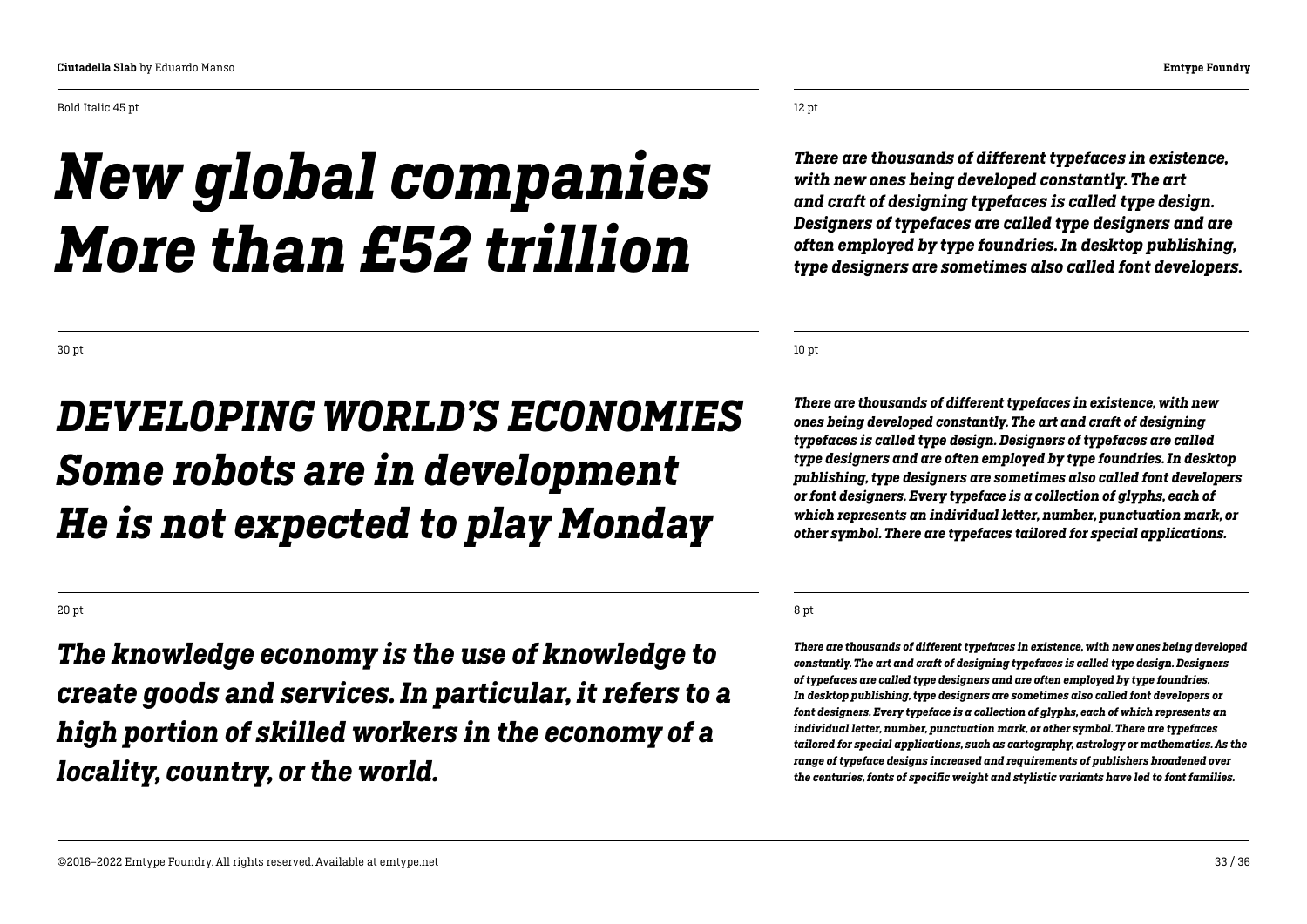Complete character set Regular 24 pt

### ABCDEFGHIJKLMNOPQRSTUVWXYZ abcdefghijklmnopqrstuvwxyz 0123456789

Diacritics

ÀÁÂÃÄÄÅĀĂĄĀÆÇĆĈĊČĎĐÈÉÊËĒĔĔĖĘĚĜĞĠĢĤĪÍÎÌĨĬĨIJĴĶĹĻŁĿĽÑŃŅŇ ÒÓÔÕÖÖŐŐØŒÞŔŖŘŚŜŞŠŞŢŤŦŢÙÚÛÜŨŨŬŮŰŬŴŴŴŴÝŸŶŹŻŽ àáâãäåāāaaaçćĉċčďđðèéêëēĕėęěĝğġġħĥīíîìijĩiijîkkĺļłŀl'nńnň'n òóôõöōŏőøœþŕŗřśŝşšṣßťŧţùúûüũūŭůűuŵẁŵŵÿŷŷźżž

Alternate characters

Ligatures

### aàáâãååãã tít! && fffififfiffi

Miscellaneous

```
0123456789 $£€¥f¢F%‰+-=÷×<>±≤≥≠ πΠ∂γΣ∫◊ΩΔμ]⊖
```
**Fractions** 

0123456789 0123456789 0123456789 0123456789  $\frac{1}{3}$   $\frac{2}{3}$   $\frac{1}{5}$   $\frac{2}{5}$   $\frac{3}{5}$   $\frac{4}{5}$   $\frac{1}{6}$   $\frac{5}{6}$   $\frac{1}{8}$   $\frac{3}{8}$   $\frac{5}{8}$   $\frac{7}{8}$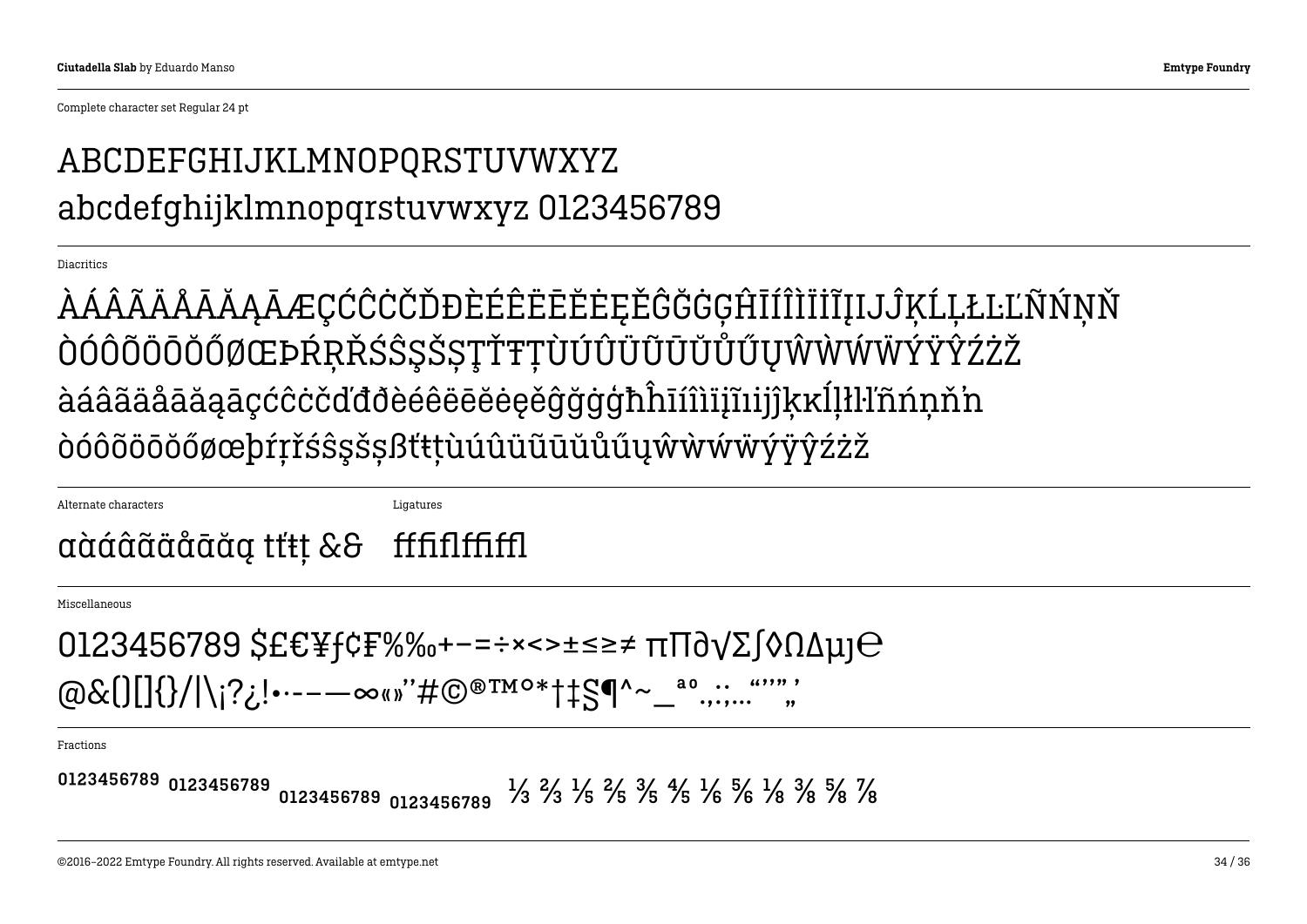#### Ciutadella Slab by Eduardo Manso Emtype Foundry

#### About the font

Ciutadella Slab is the 'serif' counterpart of the popular Ciutadella font. The former alternate characters like 'a', 't' and '&' are now the default ones (and the former default characters are now the alternates), giving way for a typeface more suitable for texts. Thus, the new Ciutadella Slab is not only a great headline family, it will also work in texts of intermediate length and size. Especially appropriate for magazines, brochures or branding. This new addition provides even more versatility to the family started with Ciutadella and Ciutadella Rounded.

#### Languages

Afrikaans, Albanian, Basque, Bosnian, Bulgarian, Catalan, Croatian, Czech, Danish, Dutch, English, Esperanto, Estonian, Filipino, Finnish, French, Galician, German, Hungarian, Icelandic, Indonesian, Irish, Italian, Javanese, Kurdish, Latin, Latvian, Lithuanian, Malay, Maltese, Moldovan, Norwegian, Polish, Portuguese, Romanian, Scottish Gaelic, Serbian, Slovak, Slovenian, Somali, Spanish, Suahili, Swedish, Tagalog, Turkish, Welsh, Zulu & more.

Licenses Info

**Desktop** For use on a desktop computer. Including the most common uses, both personal and commerical, for use in desktop applications such as Adobe Photoshop, Adobe InDesign and Microsoft Office. Desktop licenses are based on the number of computers in which the font will be installed.

Webfont For a website or web application. A webfont license allows to embed the font into a website, so that it can be displayed on any browser. The license is based on a monthly pageview allowance for the webfonts. One time fee, this license does not need to be renewed if the site remain within that monthly pageviews.

ePub For use on an electronic publication. The license allows to embed the font in an electronic publication such as digital books, magazines, newspapers. An ePub license is based on the number of publications in which the font is used and each issue counts as a separate publication.

App For a mobile app for iOS, Android or Windows Phone, the license allows to embed the font in the mobile application's code. Licenses are purchased based on the total number of different apps created.

Server For use on sites, web apps, or services that allow a non-licensed user to utilize the font to create a personalized product. This license is valid for one year and is renewed each year that the font remains in use. A font downloaded with this license cannot be used in Software as a Service.

### Original release date

February 2016

#### 10 styles

Light, Light Italic, Regular, Regular Italic, Medium, Medium Italic, SemiBold, SemiBold Italic, Bold and Bold Italic

Desktop formats

OpenType (OTF)

#### Web formats

Embedded OpenType (EOT) TrueType web (TTF) Web Open Font (WOFF) Web Open Font 2 (WOFF2)